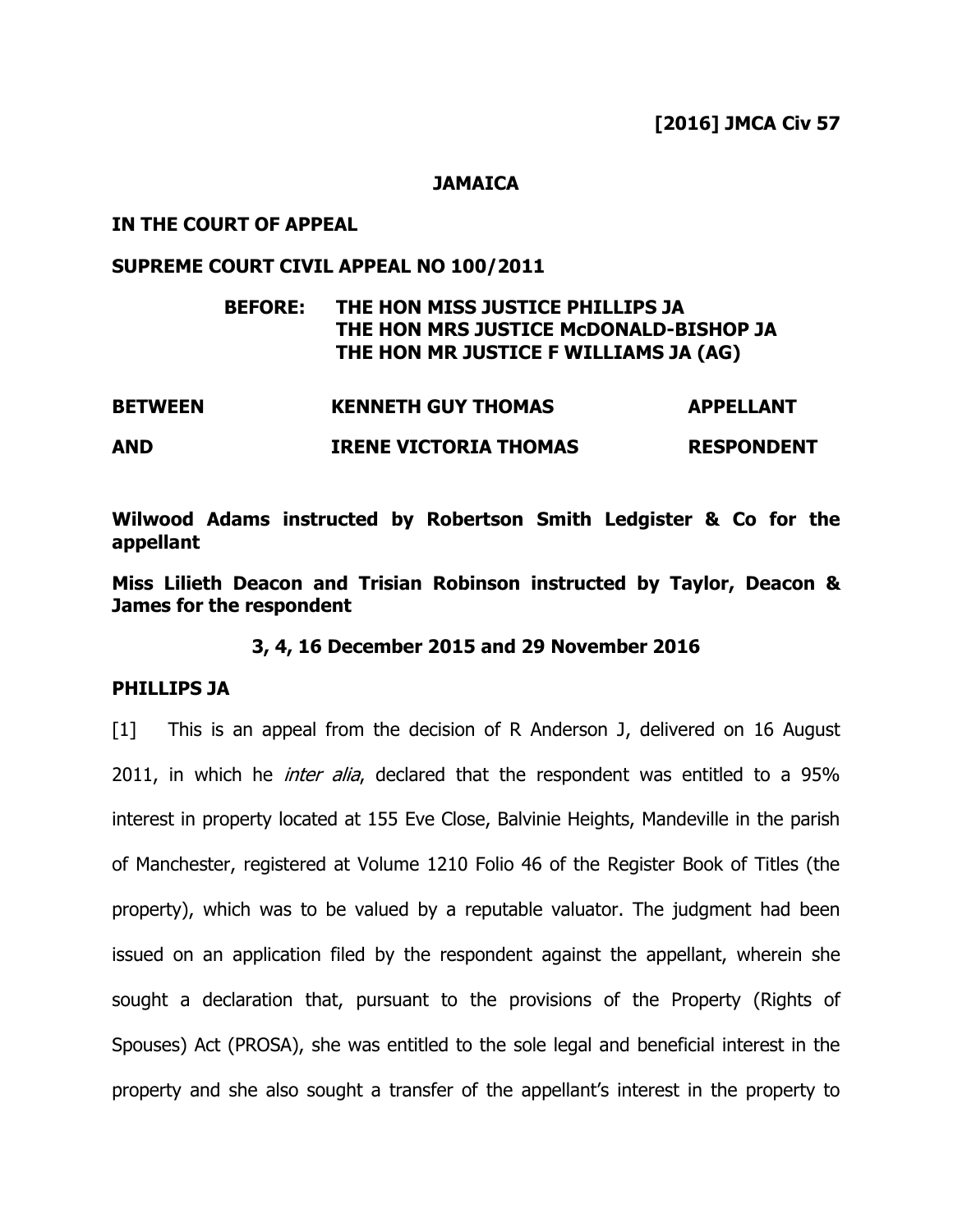her. The appellant swore to an affidavit in response in which he stated that both parties held the property as tenants in common in equal shares. He sought an order that the property be valued and that his half share in the value thereof be assigned to him. Being wholly dissatisfied with the learned judge's declaration that he only had a 5% interest in the property, the appellant filed an amended notice of appeal on 2 September 2011.

#### **Background**

[2] In order to grasp the issues on appeal, I think it would be prudent to outline the interesting history of the relationship between the parties as it unfolded in the court below. It is unfortunate that this court was not provided with an official transcript of the notes of the evidence adduced before R Anderson J. What we eventually received were agreed truncated notes of counsel which, although helpful, were incomplete. We were therefore at a disadvantage since the matter before the court involved certain crucial issues in respect of which the parties' credibility depended, and to date, no details of the cross-examination of the parties have been provided for our limited review.

[3] The respondent, in an affidavit filed in support of the fixed date claim form, sworn to on 15 October 2009, deponed to the fact that having been born in Resources District in the parish of Manchester, she had always wanted to reside in Mandeville, the capital of the parish, and so when the opportunity arose for her to purchase land there, she did so. At the time she purchased the said property, she was residing in New York in the United States of America, having emigrated to that country from Jamaica in 1966. The respondent stated that she purchased the property entirely at her expense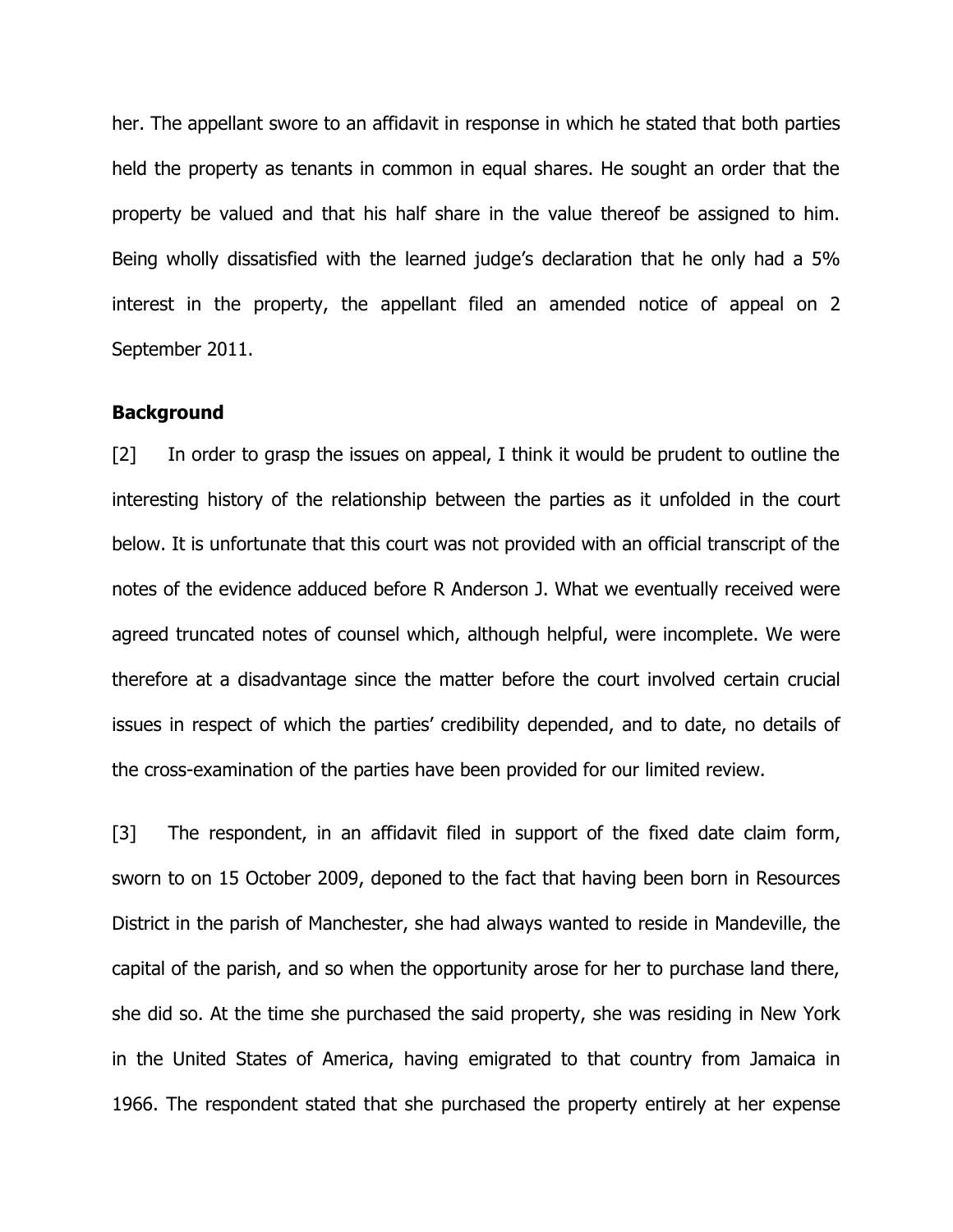and from her own resources, between 1994-1995, in the amount of US\$18,182.00 (or J\$600,000.00) and attached receipts evidencing payment for the property, the agreement for sale, and the certificate of title in relation thereto, registered in her sole name.

[4] The respondent further deponed that at the time of negotiating the purchase of the property, she had already met the appellant and had developed a relationship with him. However, having been laid off from his job, the appellant was unemployed at the time, and so had no funds to contribute to the purchase of the property, and contributed none. He later moved in to live with her in one of the homes she owned in New York.

[5] She further deponed that she had completed the purchase of the property, received letters of possession dated 26 October 1995, and had also received instructions to commence paying property taxes dated 4 June 1996, which she also attached. It was her position that it was never her intention to purchase the property with the appellant as she had contemplated putting her children's names on the title, but had been advised by her attorneys that it could be done later by way of a deed of gift. She was registered on the certificate of title for the property on 4 October 1995.

[6] She stated that as soon as the appellant learnt that she had obtained the certificate of title for the property, and that she had not put his name on the title, "he became angry and threatened to end the relationship", if she did not include his name on the title. She said that she told him that she did not have the money to do so, and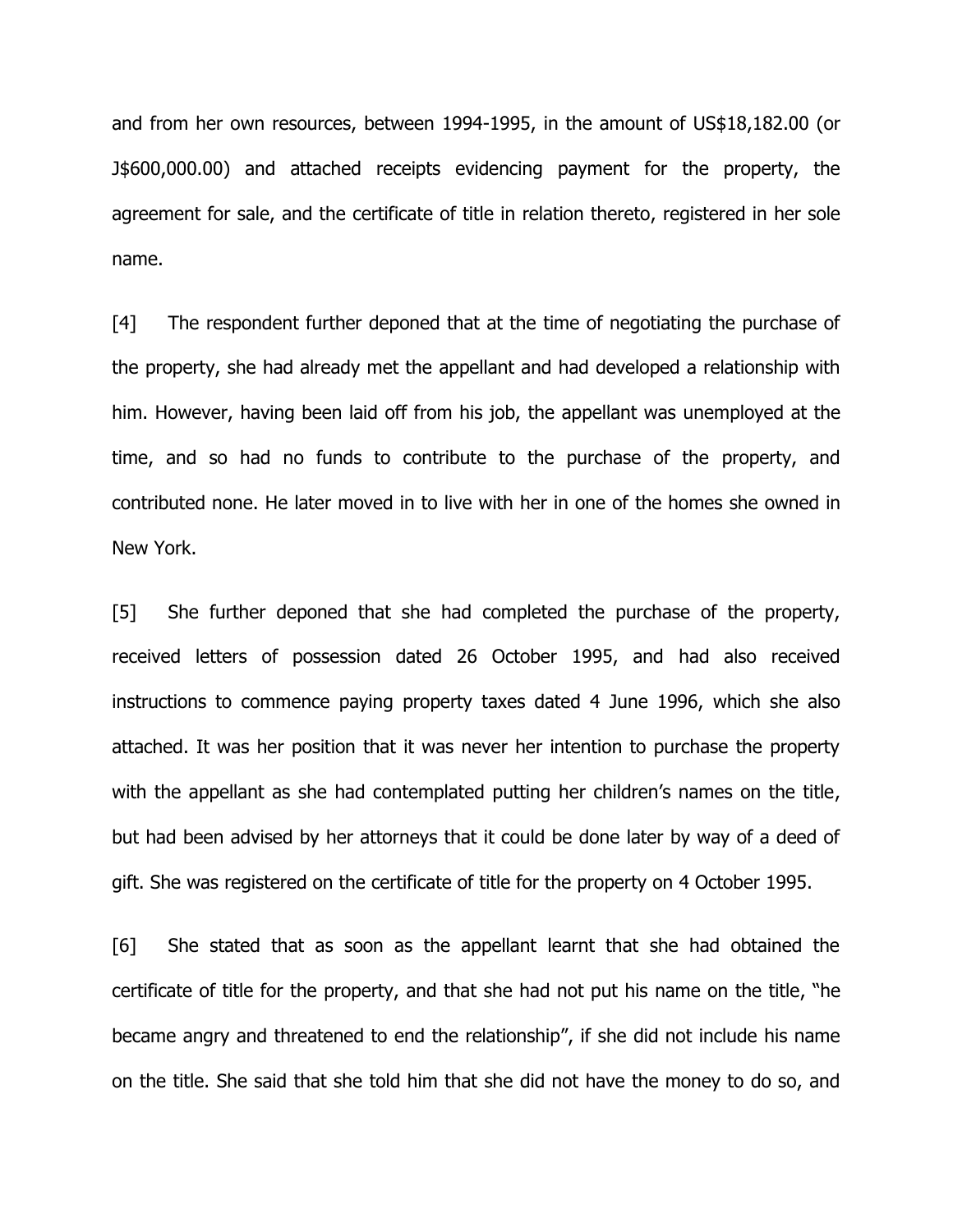reminded him that she had paid for the property in instalments. She deponed that the appellant had indicated that he would borrow the money to effect the transfer and so, she signed the transfer by deed of gift, and from 17 June 1996, the title reflected their names as "tenants in common". She said that she also did the transfer "yielding to the encouragement from a cousin of his, who is also one of my friends, Archie Wint".

[7] The parties got married in 1999, after being in a relationship for nearly ten years. When the respondent met the appellant she owned two homes in Brooklyn, New York, namely 629 East Street, and 3112 Snyder Avenue. She initially received US\$1,000.00 rental monthly from the Snyder Avenue property. However, when the appellant persuaded her to permit him to renovate the basement so that he could operate a bar and restaurant, she charged him US\$500.00 monthly, so that she could pay the mortgage monthly in respect of Snyder Avenue, in the amount of US\$2,000.00. She stated that she had received no funds from the business that he operated there.

[8] She became dissatisfied with the marriage and the operation of the business as the appellant returned to his former lifestyle of staying out late at nights and operating "a gambling den" at Snyder Avenue.

[9] Shortly after the wedding, the respondent said that she tried to urge the appellant to build a home with her on the property but she said that he wished to build a home in Florida. She proceeded therefore to build her house on the property using her own resources and with the help of loans from members of her family and friends. She sold Snyder Avenue and put the entire proceeds thereof amounting to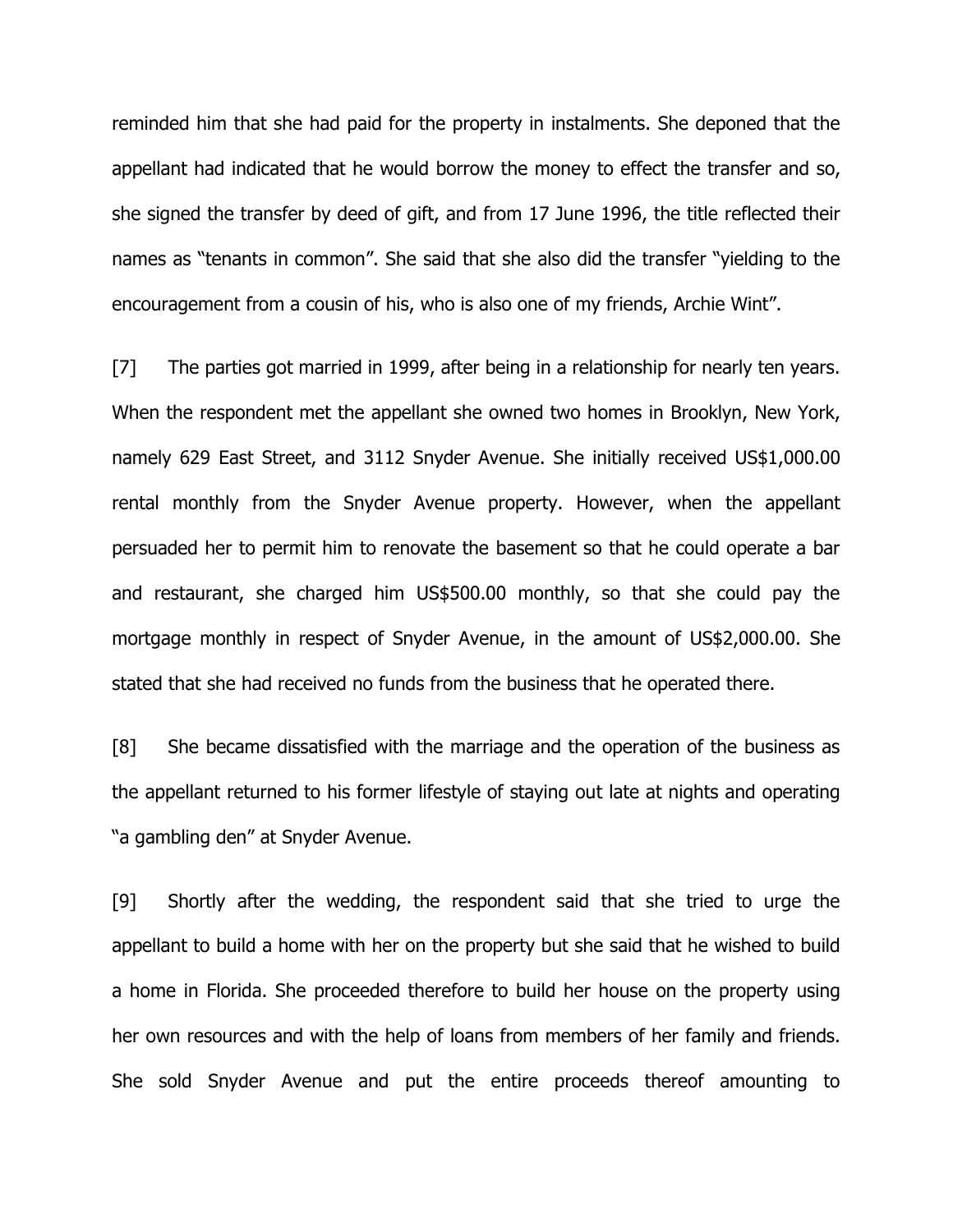US\$140,000.00 into the construction of a house on the property. She transferred the property at 629 East Street to her daughter, by way of refinancing, and also placed the entire proceeds of that transaction amounting to US\$20,000.00 into the construction and completion of the house. The construction of the house took about four and one half years to complete. During that time, the respondent worked three jobs to assist with the financing of the construction and her own living expenses, and sent cheques to Jamaica, which she also exhibited to her affidavit. She travelled to Jamaica frequently, taking cash and other items needed for the house, and stated that she had spent sums totalling approximately J\$20,000,000.00, inclusive of labour and supplies on the property. She exhibited to her affidavit some of the receipts in relation thereto.

[10] The respondent said that the appellant had little or no interest in the house on the property, other than a small contribution to the construction thereof totalling US\$7,000.00, made in two tranches, both of which were the result of "partner draws", and were paid only after she had pleaded for a contribution towards construction of the house. Also, as previously indicated, he had made no contribution to the purchase of the property, but he had managed to secure his interest "by twisting" her arms to transfer an interest in the property to him. As a consequence, she vehemently objected to his claim in the petition for divorce that the property was the matrimonial home and that it should be sold and the sale proceeds divided equally. She stated that she had no wish to sell her home, having worked so hard to purchase and to build it with the assistance of family and friends.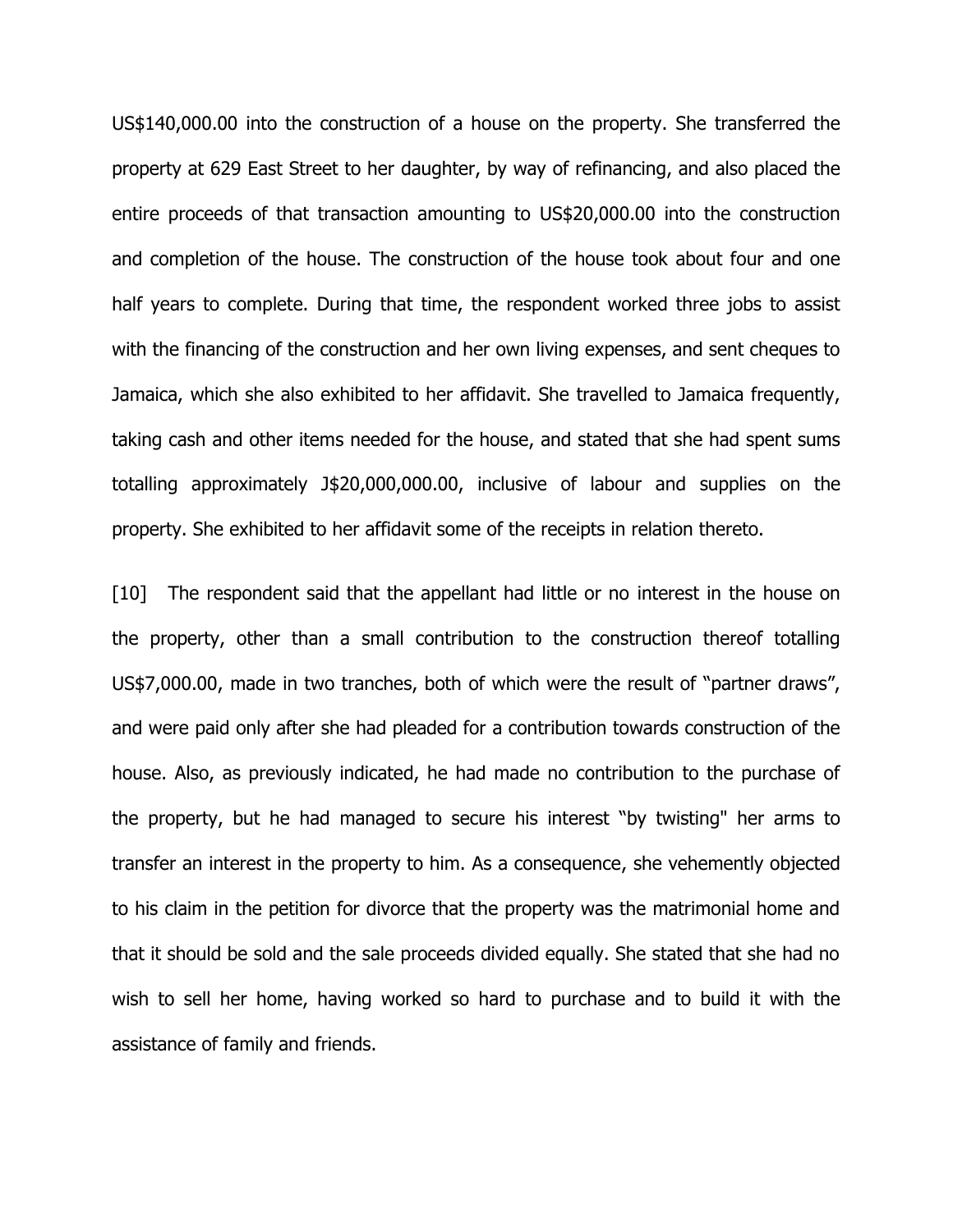[11] Upon arrival at the Snyder Avenue property one evening, the respondent discovered that the doors were padlocked and her car missing. After going home, she found the keys to the Snyder Avenue basement there, with her car, and two letters addressed to her from the appellant indicating that he would be away for a while. He stated that he was "taking a walk," for the "betterment" of their relationship, recognising that they were going through difficult times including financial ones, but that he still cared for her, and hoped that they would get together again. He gave information as to the time of payment of her "partner draw" and promised to send money in respect of his "partner draw" each week.

[12] He communicated with her two days later stating that he was in Georgia intending to work as a taxi driver. Thereafter, the appellant's visits to New York were sporadic, and he showed no interest in shipping furniture or any other items to Jamaica. In fact, he contributed only US\$2,000.00 towards the cost of shipping two containers with personal items to Jamaica when the cost of so doing was US\$8,000.00. The respondent deponed that she later discovered that the appellant had resumed a relationship with someone with whom he had had a child some 30 years previously. She stated that since June 2005, he had not been to the property while she was there. She therefore placed a notice in the Daily Gleaner on 13 July 2006, stating that they had separated, and that she was not responsible for any debts incurred by him.

[13] She deponed that her health had deteriorated over the years and she had had to reduce her hours of work and spend more time in Jamaica, resulting in a reduction in her income.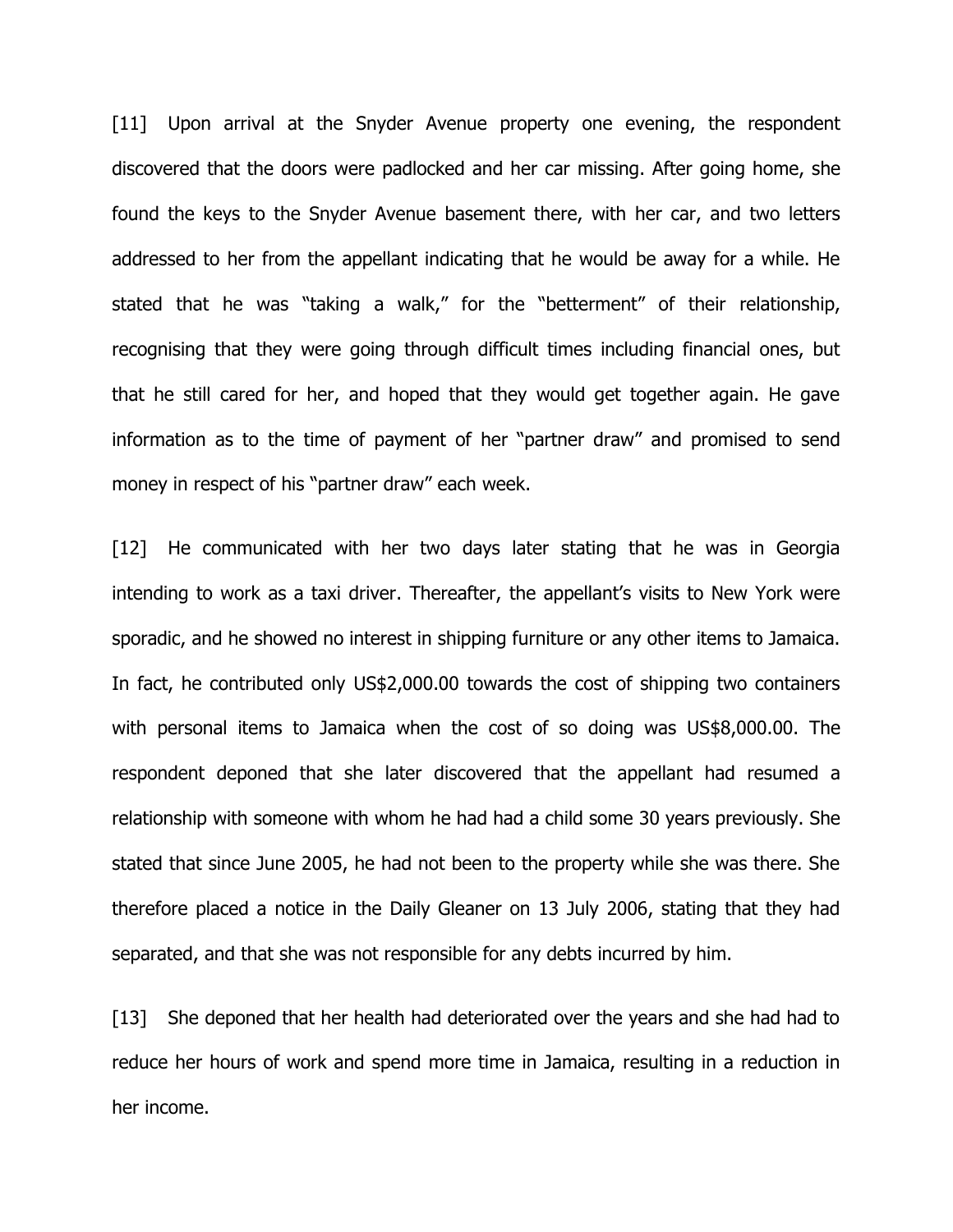[14] As a result of all of the above, she claimed that she was solely entitled to the property and requested the court to so order.

[15] The appellant, in his affidavit in response filed 16 December 2009, denied that the respondent purchased the property from her own resources, and stated that he and the respondent had made "EQUAL contributions of the money consideration" to purchase the property. He stated further that he had given the respondent his share of the purchase money and she had effected the transaction and caused the receipts to be issued in her sole name. Although he accepted that he had met the respondent in 1990, and that he had moved into her home, he stated that at the time, he had still been employed as he had not been laid off from work until 1993.

[16] He admitted that the purchase of the property was completed in 1995, but stated that the letters of possession and other documentation were issued in the respondent's sole name as she had been trying to cheat him out of his interest in the property. As a consequence, he accepted that when he realised that his name was not on the title, he became angry and threatened to end the relationship, and in his words, he "literally raised hell" and insisted that the title be amended to reflect his interest and he paid the costs to have that done.

[17] He accepted that the respondent owned the two homes in Brooklyn, New York as stated by her, that she had obtained the monthly rental that she claimed, and that she had charged him rental for the basement which he had encouraged her to renovate. However, he stated that the value of the renovation was US\$11,000.00 which he had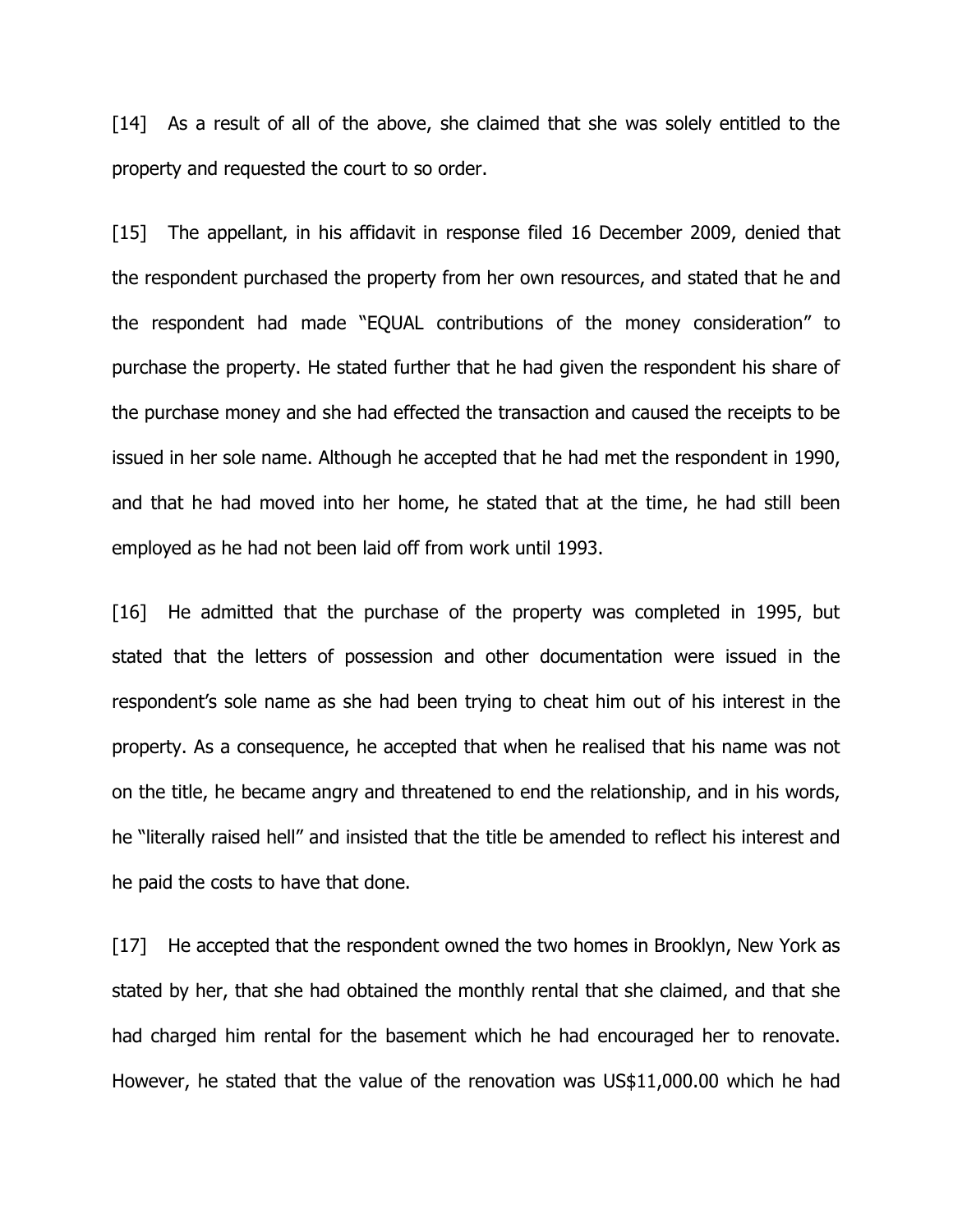undertaken solely. He stated that he had also paid US\$2,000.00 monthly, towards the utility costs for both premises owned by the respondent, which he considered a reasonable contribution from the business he operated at Snyder Avenue.

[18] He denied that he had not shown any interest in the construction of the house on the property or that he had indicated a preference to construct a house in Miami, as he did not like that city. While he did accept that the respondent had assumed the financial burden of the construction with the assistance of her children, her cousins in Florida and friends, he nonetheless contended that the net proceeds received from the sale of Snyder Avenue was less than US\$20,000.00 and he indicated that he was not aware of any refinancing arrangements between the respondent and her daughter in respect of 629 East Street with regard to the construction of the house on the property.

[19] He denied that his contribution towards the construction was only US\$7,000.00. In fact, he averred that his direct contribution was in excess of US\$30,000.00 and in addition he had made "indirect contributions like paying utility bills, helping with groceries and assisting with and spending on our foster children so that [the respondent] could have a larger share of her income to save".

[20] He agreed that the respondent had worked three jobs at times, but indicated that this was done so that she could accelerate her savings. He also stated that the monies that she had sent home to Jamaica included his contribution to the construction of the house on the property. He was unable to address her statement that she had spent approximately J\$20,000,000.00 on costs in respect of the project.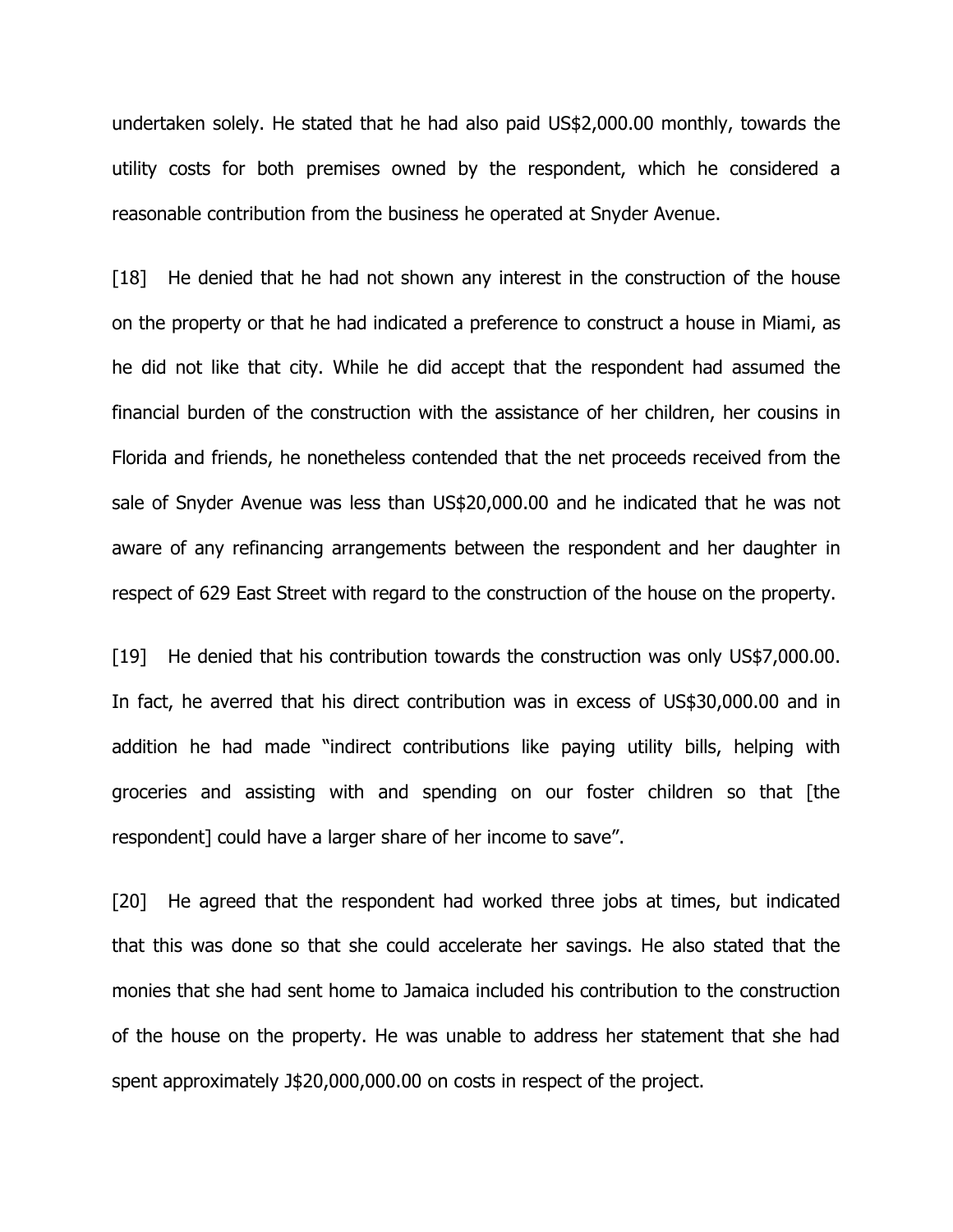[21] He acknowledged that he had filed a petition for divorce, but made no comment with regard to: (i) her unwillingness to sell the property that she said she had purchased on her own, and which she said that she had worked hard to build and in respect of which she was still repaying loans from friends and family; (ii) her claim that on an evening in 2003 he had locked up Snyder Avenue and left with her car, and upon her arrival at home, she found keys to the Snyder Avenue basement and letters containing information of his whereabouts; (iii) that he assisted very little with the shipping of their possessions to Jamaica; (iv) that he had visited the home infrequently and not when she was present; or (v) that he had resumed a relationship with the mother of his child. He did however admit that he had made a contribution of US\$2,000.00 towards the shipment of the two containers costing US\$8,000.00.

[22] He insisted stridently that the property was always intended to be their matrimonial home, and stated that "given the circumstances of our relationship" the property was properly held by the respondent and himself as tenants in common in equal shares. He therefore asked that the home be valued and that his half share in the value thereof be rightfully assigned to him.

[23] The respondent filed an affidavit in reply, sworn to on 10 March 2010, where she joined issue with the statements made by the appellant in his affidavit save where there were admissions and or agreements on the facts stated in hers. She specifically denied that he was working at the time that he had come to live with her, and that he had made any contribution to the purchase of the property, as he had no money with which to do so. She also categorically denied any attempt to cheat him out if his interest in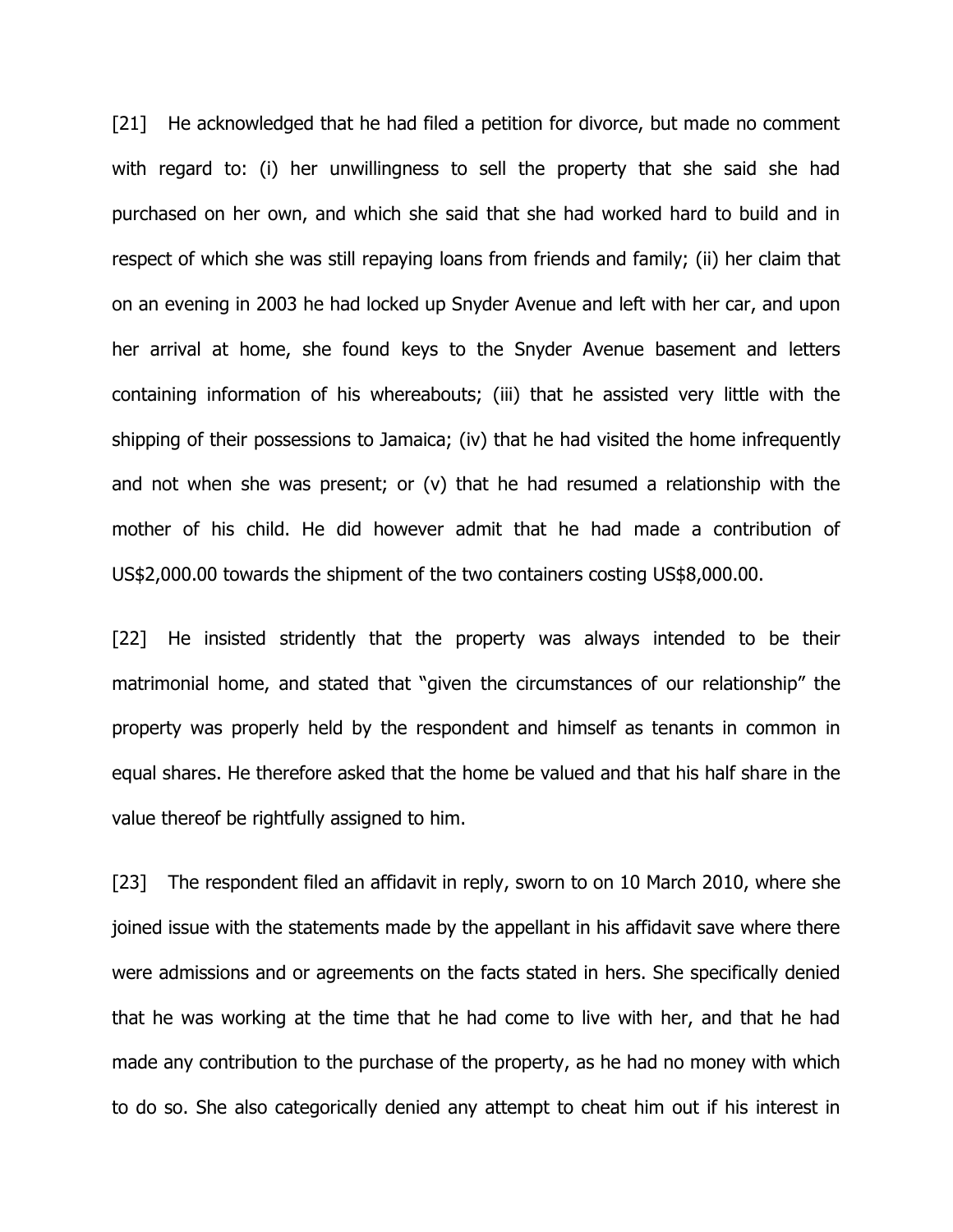the property, but acknowledged that he raised hell and "twisted" her arm to cause her to transfer an interest in the property to him in order, "to be at peace, as his constant nagging had become unbearable".

[24] The respondent maintained that it had never been her intention that the appellant and herself would hold the property in equal shares, as the only contribution that he had made to the property was to pay the cost for his name to be transferred to the title as a tenant in common. She reiterated that she had been impelled to work three jobs in order to be able to finance the building on the property. The appellant has shown, she said, very little interest in the construction and the development of the property, and had spent part of his time in the state of Georgia, where he worked, whilst she had continued to defray costs of the house and the grounds. Indeed, in her further affidavit sworn to on 20 April 2010, the respondent indicated that the property had been purchased by way of a split contract with an agreement for land, and another for chattels. She deponed that hurricane Gustav had destroyed the roof on the house in 2008, and she had been constrained to pay the sum of J\$1,014,800.00 in respect of repairs and re-roofing of the house.

## **The viva voce evidence**

[25] The respondent was cross-examined on her affidavits and in summary stated that when she met the appellant in 1990, he was working at a store called "Little Pingling"s" and she was living at 629 East Street, having just moved there from Snyder Avenue, where she had previously resided. The appellant lived at Snyder Avenue for one year and six months and started to do business within six months of the parties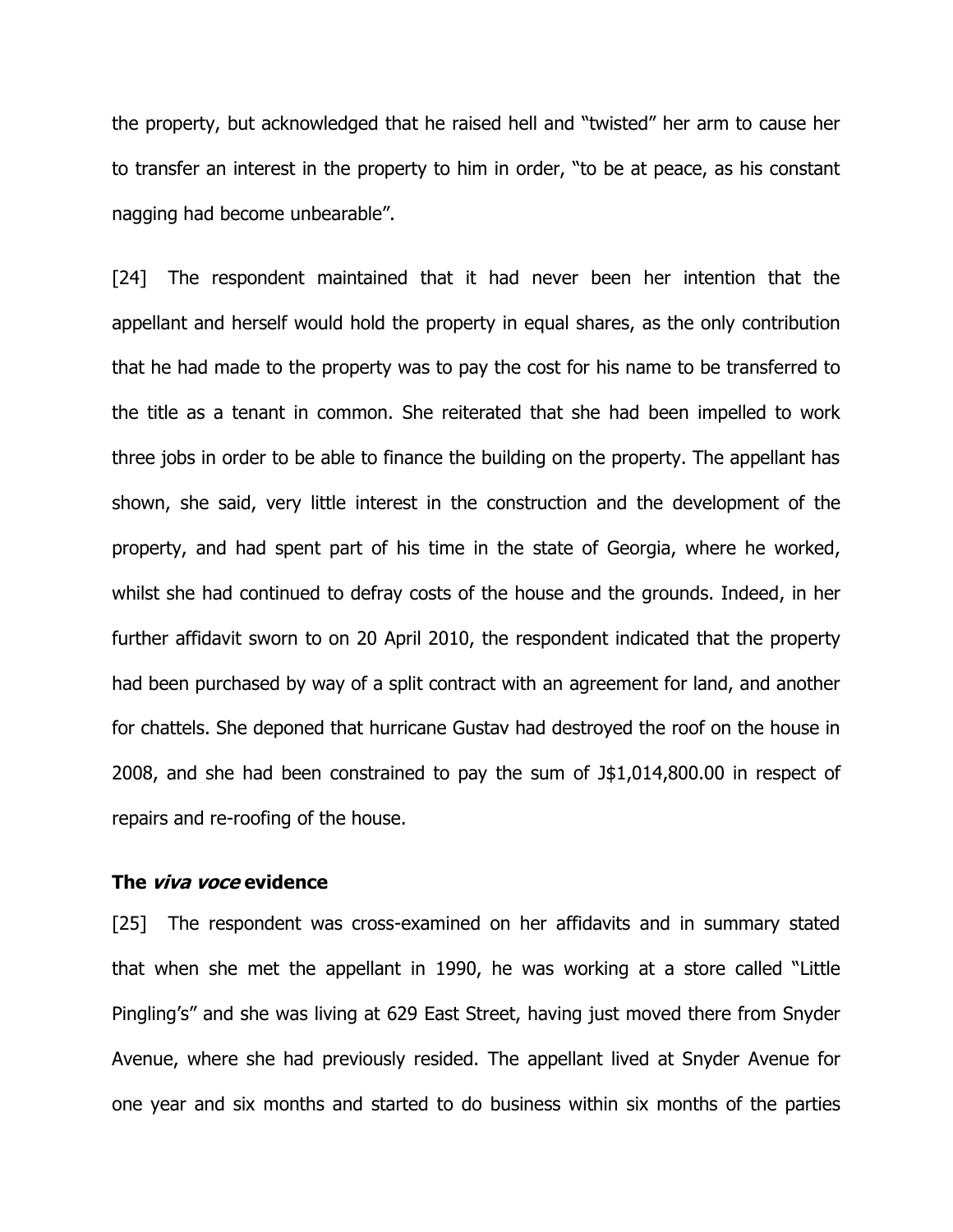living together. She testified about the children who were in her foster care at Snyder Avenue, and the payments made to her in relation to that undertaking. She testified that the appellant was added as a foster parent since he lived at Snyder Avenue, but that he had done very little in relation to the care of the children. However, she did state that they were recommended by the State Borough for good work and were named foster parents of the year. She confirmed the payment made by the appellant in relation to the renovation of the basement and the repayment he made to himself from the "partner draw". She stated that she married the appellant in 2000 and that construction had started on the house in Jamaica about the same time.

[26] The appellant first amplified his affidavit. He stated that at the time that he met the respondent in 1990, he was living at  $91<sup>st</sup>$  Street in Brooklyn, New York, and he had been working as a stock manager for a store, where he "received goods, trucking and otherwise, distribute [sic] to stores, accounts and priced articles", and was "in a position to hire and fire as needed". He testified that he was earning "US\$500.00 per week less rent, utilities and food". He stated that he first took a course in foster care in 1991, and later submitted the required documentation to the agency. Having been accepted by the agency, the respondent and himself were paid US\$3,000.00 monthly in relation thereto. He said that Snyder Avenue was renovated in 1993 and he operated a bar, restaurant and later a domino club there, from which he earned US\$1,000.00 per week. From this earning he contributed US\$600.00 per month, towards the mortgage, light bill, water rate, gas bill, repairs such as plumbing, and annually paid insurance, licence and gas.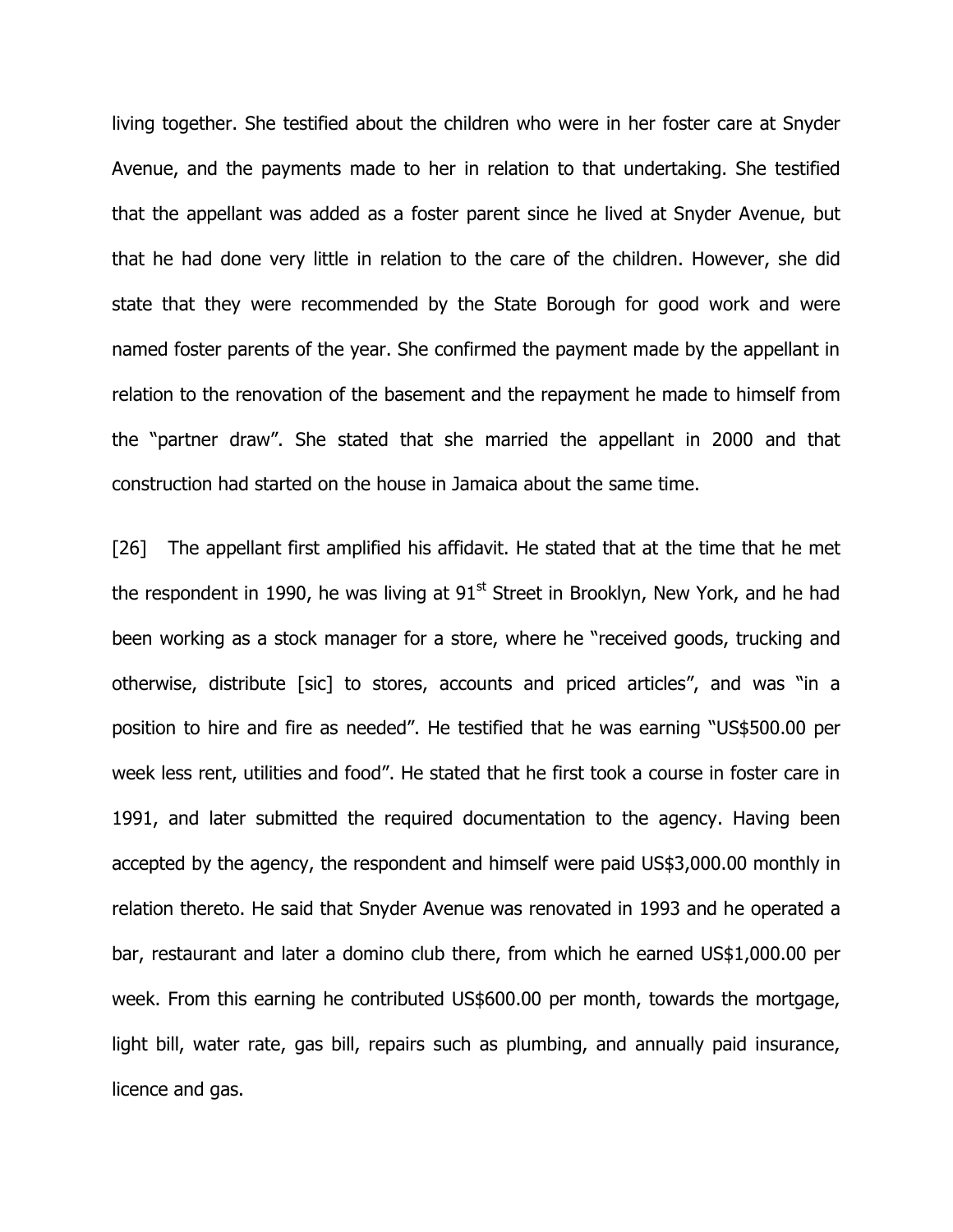[27] In cross-examination, he stated that he had participated actively in the construction of the house although he could give no indication as to how the respondent had spent money he said that he had given her towards construction of the house. He said that he had visited the property many times, indeed nearly 20 times and yet, could not recall if he had been in Jamaica when the agreement was signed. He indicated that his contribution to the purchase of the property and the construction of the house was US\$600.00 monthly, that "all went to the two houses, the roof and her car". He clarified that to say that the purpose of the US\$600.00 was to pay rent, as he was aware that the respondent had been experiencing problems. He said that he had no desire to live in Florida, indeed it was the worst place to live due to "the storm". He stated that Snyder Avenue was sold because the marriage had broken down.

[28] When asked to quantify the money contribution that he had made, he responded by saying that "I made the money, gave it to her. I don"t know what she does with it". When asked further how the payments for the purchase of the property had been made, he answered that "she transferred all the money, our money and I can't recall transferring any money to Jamaica for purchase and construction". He maintained that it was not true to say that he had not been a part of the process to purchase the property, as he had visited the property with the respondent.

[29] In answer to the court, the appellant made the following statements recorded as points 104 to 138 in counsel's notes. I prefer to set out his evidence as recorded, rather than attempt to paraphrase or to summarize his testimony.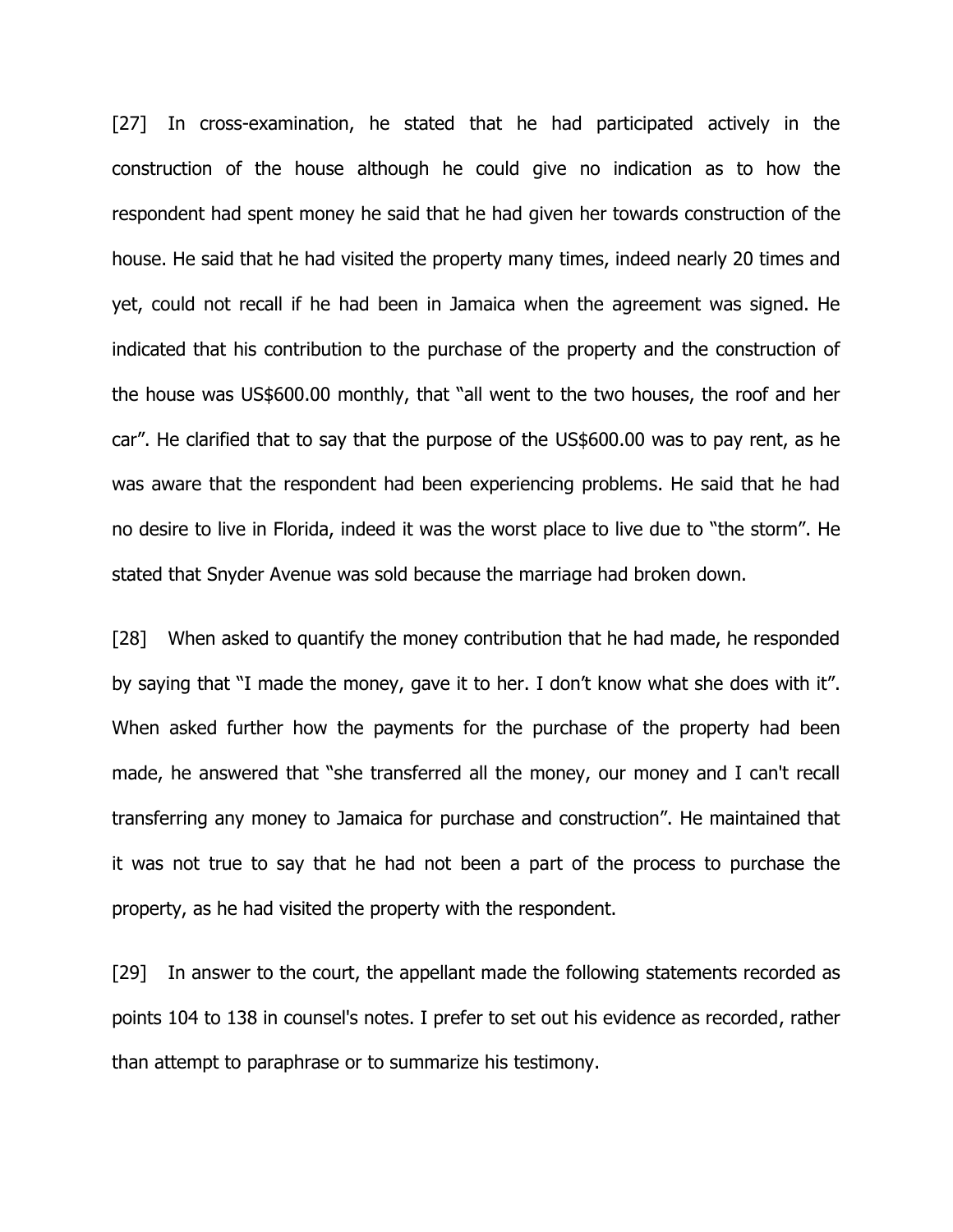- "104. When was the first time you became aware that the property was being purchased? Same time it was being purchased.
- 105. I became aware of it when my wife and I were on vacation and my wife told me that she was going to look at a piece of land and she left.
- 106. I got a call from her to meet her at a lawyer"s office in Mandeville. I don't recall the name of the lawyer.
- 107. She said sign this, sign this, I said what, she said sign this I got the land sign this. I said that I will not sign for anything until I see the land. She did not want me to see the land but the man who sold the land took me there and I went back and we both signed.
- 108. Don"t recall the cost of the land but US\$18,000 and given one year.
- 109. Do you know the name of the vendor? No Sir
- 110. Was it the vendor who took you to see the land? Not sure he could be the vendor.
- 111. I take it that the first day Mr. Thomas knew of the land was the day he was taken to see the land and sign the Agreement for sale.
- 112. Do you know Mr. Archibald Wint? I know him, he is not my cousin, I think he is Irene's cousin.
- 113. Did you know the arrangements for paying the purchase price? I think we were given a year.
- 114. I don't know how much it was to be paid per month or quarterly.
- 115. I don't know from personal knowledge when or how much was paid towards the purchase price.
- 116. When did you come to Jamaica? A week before we got married; we got married February 26, 2000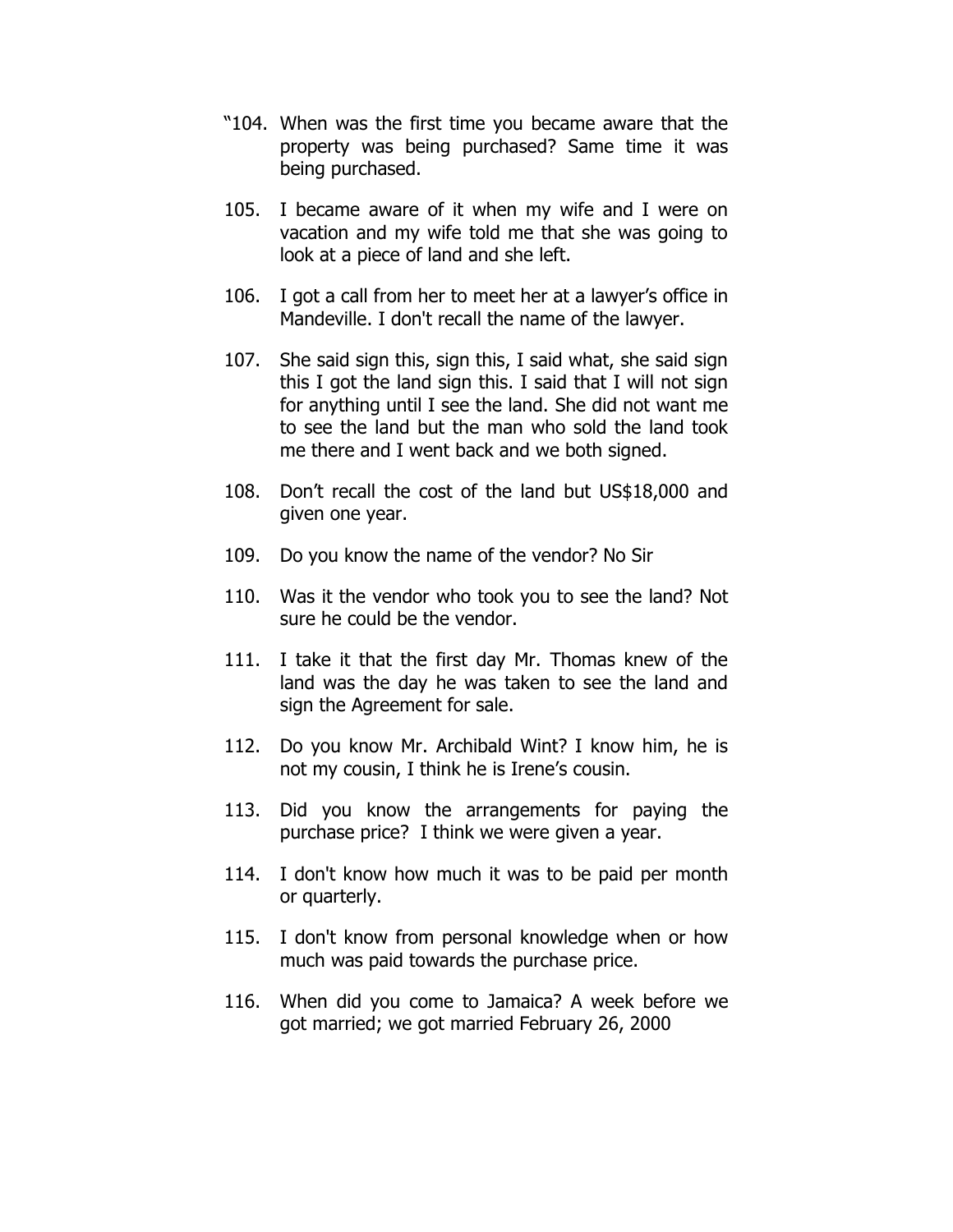- 117. Did you know that Mrs. Thomas intended to sign a building contract? I know she wanted to start building but I did not know specifically.
- 118. I was not aware that she was signing building agreement and met [sic] I met Mr. Smith after.
- 119. I can't recall how long after, maybe about a week or two.
- 120. I met him because he is the brother of one of my friends, we met having drinks. I did not meet him in connection with the building of the house.
- 121. I became aware at the end of the year that he was the contractor because I met him at the house.
- 122. I did not ask how much it would cost. I had no reason for not asking the cost of the building.
- 123. Am I to understand that the house was being built for both of you and both were to be involved in the cost of the building and in spite of everything it never crossed your mind to ask?
- 124. Irene likes to be involved in those things I trust her to deal with that.
- 125. The idea that it may be costing too much never cross [sic] your mind? Not at all
- 126. Whatever the cost you were expected to make contributions? Most naturally yes, it never crossed my mind to say that I may not be able to afford it.
- 127. Do you know when the house was completed in 2005?
- 128. How much did it cost to complete? Never got the total cost.
- 129. How could you have made a substantial contribution then? I am sure I contributed over US\$50,000 towards the construction of the house.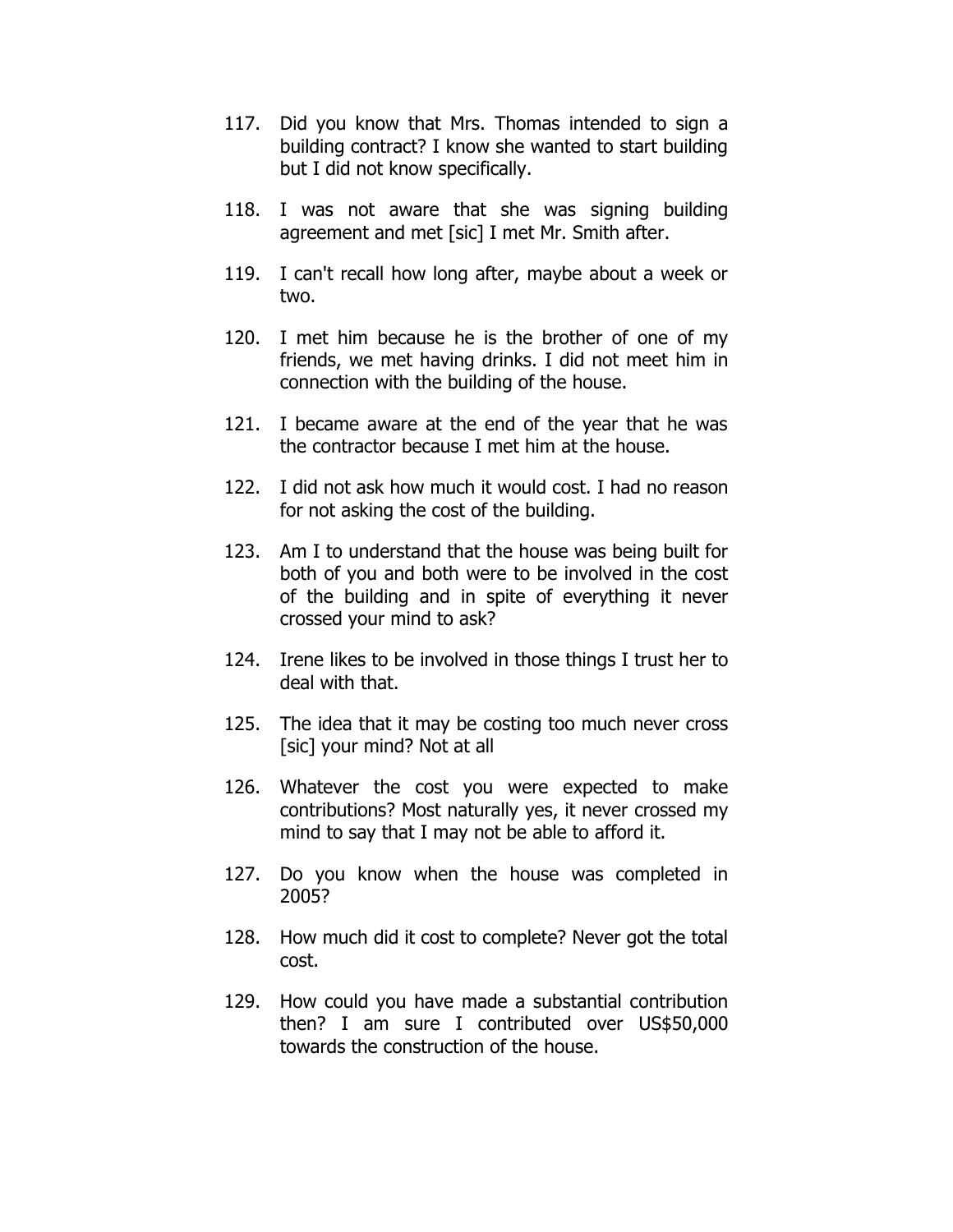- 130. Mrs. Thomas operated a partner draw with about 20 to 30 people in the draw you could get 2/3 draws per year at US\$4000 per draw.
- 131. Over the five years you would get 5/6 times and all that money you gave to Ms. Butler? Yes
- 132. When you left and went to Georgia did you remain in the partner? Yes
- 133. How would you send the money? Through western union and when I came up personally.
- 134.  $$50,000$  would be about a  $\frac{1}{4}$  of the cost of construction.
- 135. Do you know Mr. Dennis Smith well? Yes Sir I have spoken to him after the suit was filed.
- 136. How much time have you lived in the house? The split level was complete in 2004; we stayed there every year we came down together. I came for the house opening January 2006. I stayed for Christmas and left in February.
- 137. Have you been back there? Yes but not to live.
- 138. Are you aware of damage done to the roof by Gustav and that it was repaired? I just gave Irene the money and she fixed it. Maybe I am a little confused I know about the hurricane that damage the roof."

[30] In further cross examination by counsel, the appellant seemed unsure as to whether: (i) the sum referred to in paragraph 17 of his affidavit relating to his financial contribution toward construction of the house on the property, was really US\$30,000.00 or US\$50,000.00; or (ii) how many times he had stayed in the house on the property; and (iii) the extent of the damage to the house caused by Hurricane Gustav.

[31] In re-examination, he explained the agreement between himself and the respondent was for them "to hold the land and to pay for it in a year".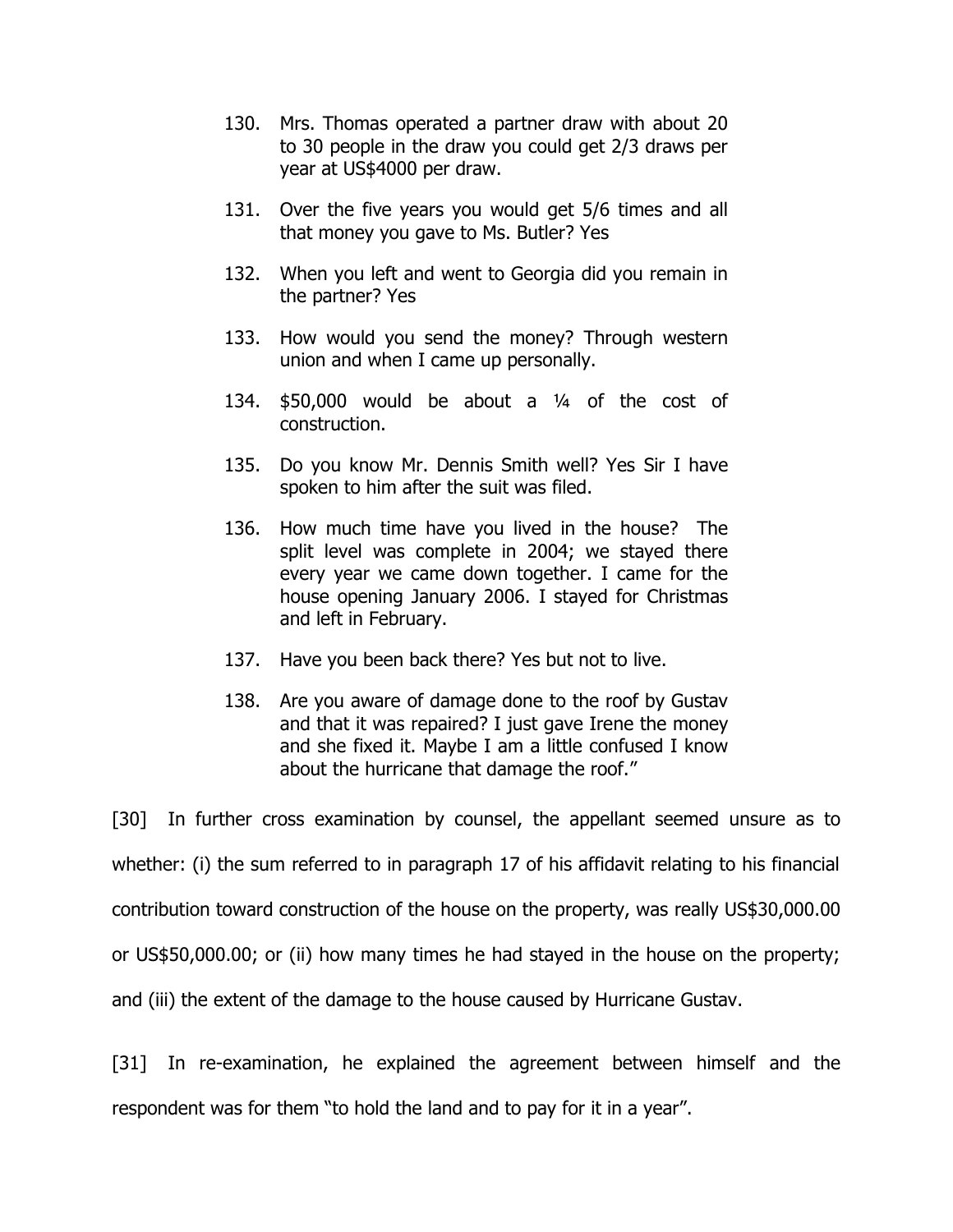#### **The judgment of R Anderson J**

[32] Having set out the facts as stated above the learned judge noted that it was the respondent's contention that the parties' main place of residence was 629 East Street, Brooklyn and in respect of the property in dispute, the period of cohabitation there was for a short duration. Counsel for the respondent therefore urged R Anderson J to either treat the property in dispute as "other property" under PROSA or vary the equal share rule under section 6 of PROSA, which applied to the family home, (and which was inapplicable in the instant case) having regard to the factors set out in section 14 of PROSA, and assess the parties' intention and the extent of their respective contributions financial and otherwise. It was suggested that the appellant's contributions did not exceed 10% of the value of the property.

[33] The learned judge noted the appellant's contentions based on the facts as stated. The appellant claimed that the respondent was able to pay the instalments on the purchase price for the property as he had undertaken the payment of the utilities in respect of both properties owned by the respondent in Brooklyn, New York. The appellant claimed at first that the property was the parties' matrimonial home, and then conceded that as it was not their principal place of residence, PROSA was therefore inapplicable, and the principles of law and equity should obtain. As a consequence, he was entitled to a 50% of the value of the property. It was acknowledged though, that he had no documentary evidence to support his contention that he had made substantial contributions to the purchase of the property, and to the construction of the house thereon, but he claimed that a 50% share of the property had been transferred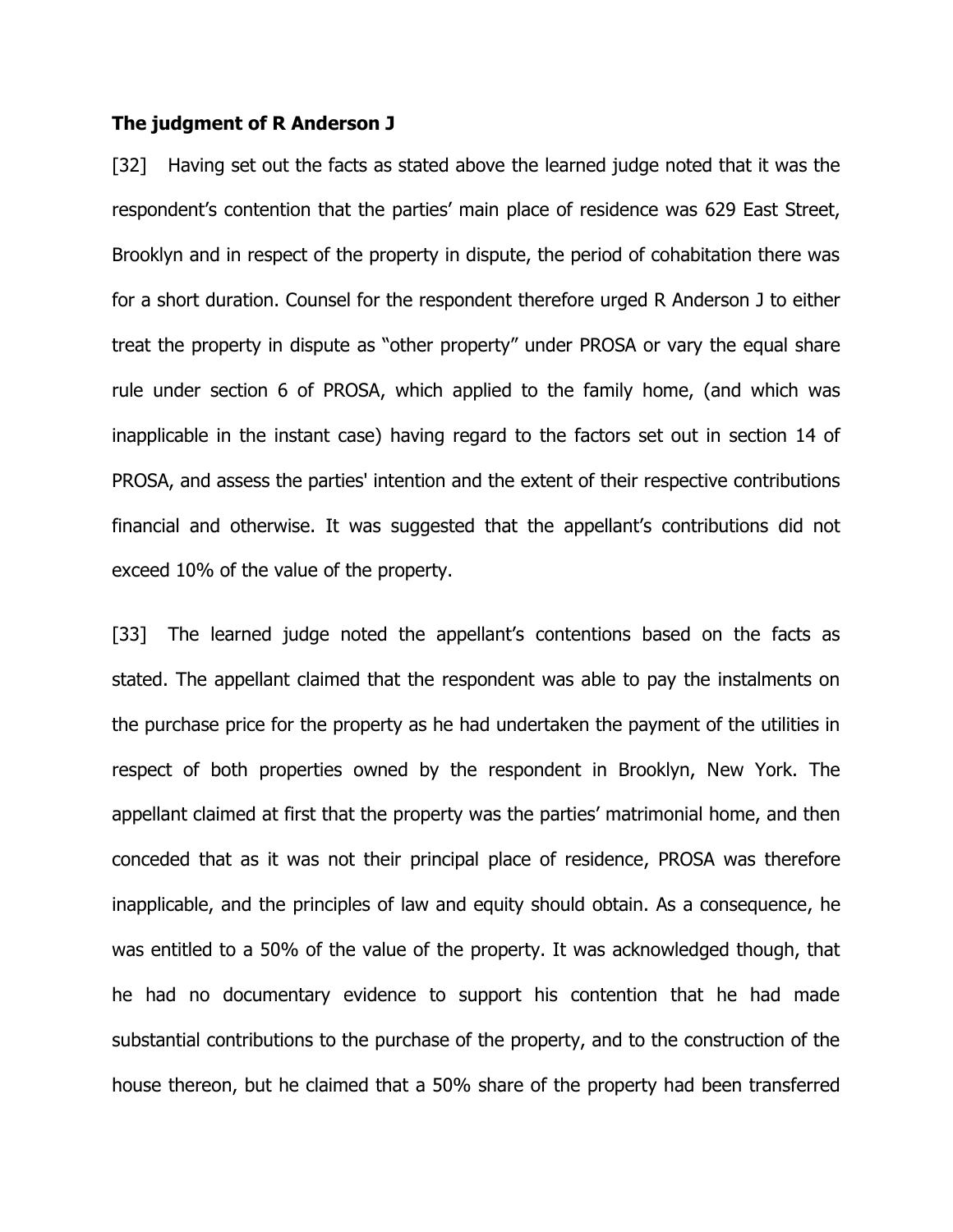to him as a gift, and that that gift could not be recalled. He relied on the case of **Paul v Constance** [1977] 1 WLR 527 to submit further that the gift had been perfected by valuable consideration, once the costs of transfer had been paid by him, and the court should therefore find that he was entitled to a 50% share of the value of the property.

[34] The learned judge pointed out that he was unsure whether the application for division of property under section 13 of PROSA had been filed within the 12 month stipulated period. However, he indicated that the court had the power to extend time to file such an application and he was of the view that this was a proper case in which to do so and he therefore extended the time. He further stated that the matter could "be adequately disposed of by reference to the terms of PROSA". He then referred to sections 2 6, 7, 11 and 14 of PROSA.

[35] He found as a fact, that the property was not at anytime the family home (section 2 of PROSA), and stated that the evidence established, and the parties agreed, that prior to their marriage, and thereafter, the parties resided at 629 East 81 Street, Brooklyn. He stated that section 6 of PROSA (equal share rule) therefore did not apply, and there was thus no need to invoke section 7 of PROSA (variation of the equal share rule). He found that although sections 6 and 7 of PROSA were inapplicable, that did not mean that other sections of PROSA did not apply. He accepted the submissions of counsel for the respondent that the property should be treated as "other property" under section 14 of PROSA.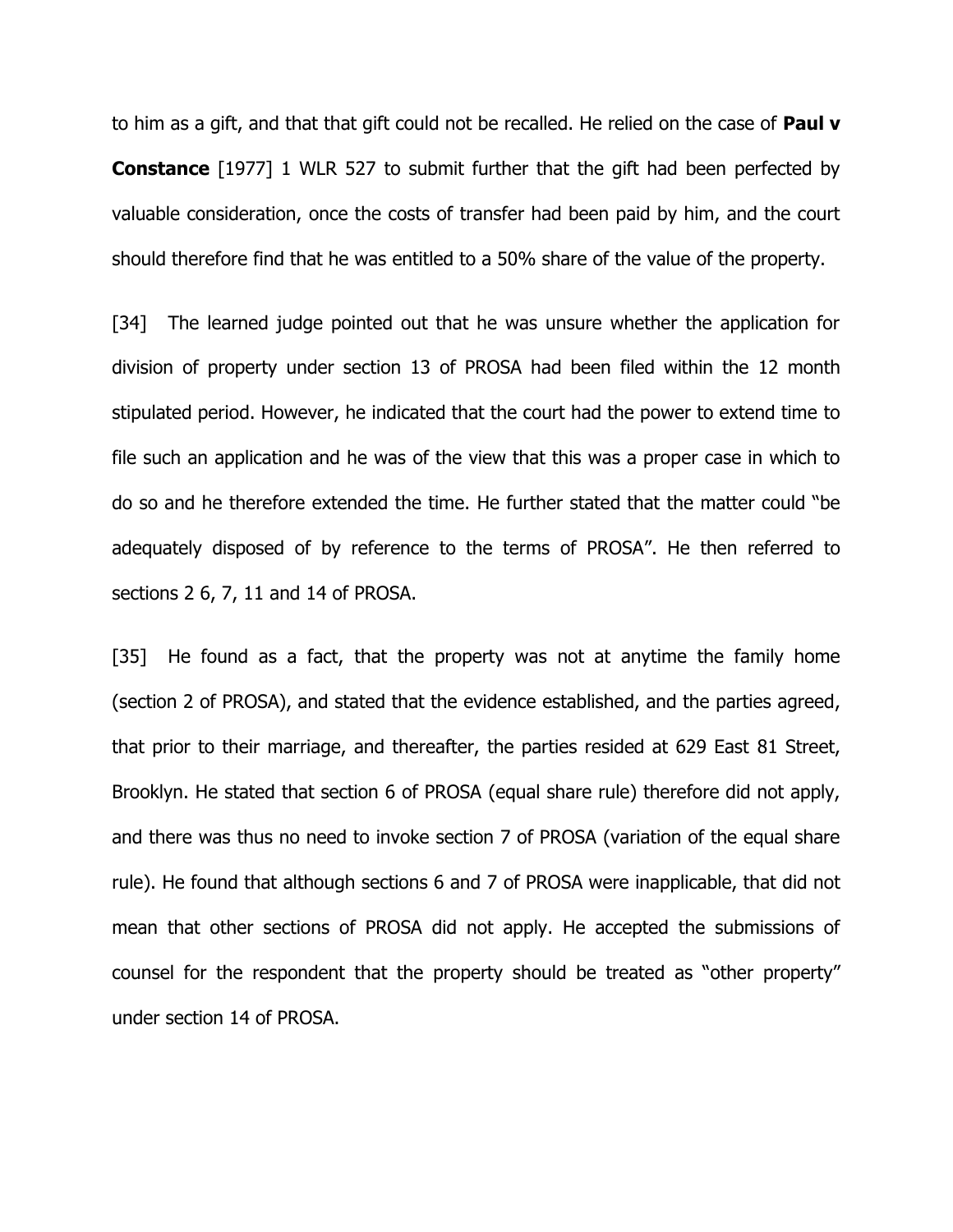[36] The learned judge accepted that the respondent had purchased the property with her own money, without any assistance from the appellant. He referred to the sale agreement in her sole name, and the certificate of title which was transferred from her name into their joint names, only after she had received threats from the appellant to end the relationship. He appeared to accept that, despite the transfer, the respondent had never intended that the appellant should have an interest in the property, as she had intended her children to benefit from the same. He accepted the evidence of the respondent"s witness, Curtis Thomas (her cousin), that the monies for the construction of the home had been supplied entirely by the respondent, and the evidence of Archibald Wint, that he had encouraged her to sign the transfer of the land to herself and the appellant as tenants in common. The learned judge made this bold finding which was very instructive, he said:

> "...having had the opportunity of observing the demeanour of both the [respondent] and the [appellant] as they were cross examined, where there is any conflict between the evidence given by both, I accept that of the [respondent] and reject the [appellant's]."

[37] He found that the case of **Paul v Constance** supported the contention of the respondent, particularly since the appellant was not claiming that a trust had been established in his favour. He accepted the evidence of the respondent that the purported transfer had been "effected in response to threats of the [appellant]". The learned judge stated that "it is trite law" that where property was purchased solely by one party, in the names of two parties, then there is a resulting trust in favour of the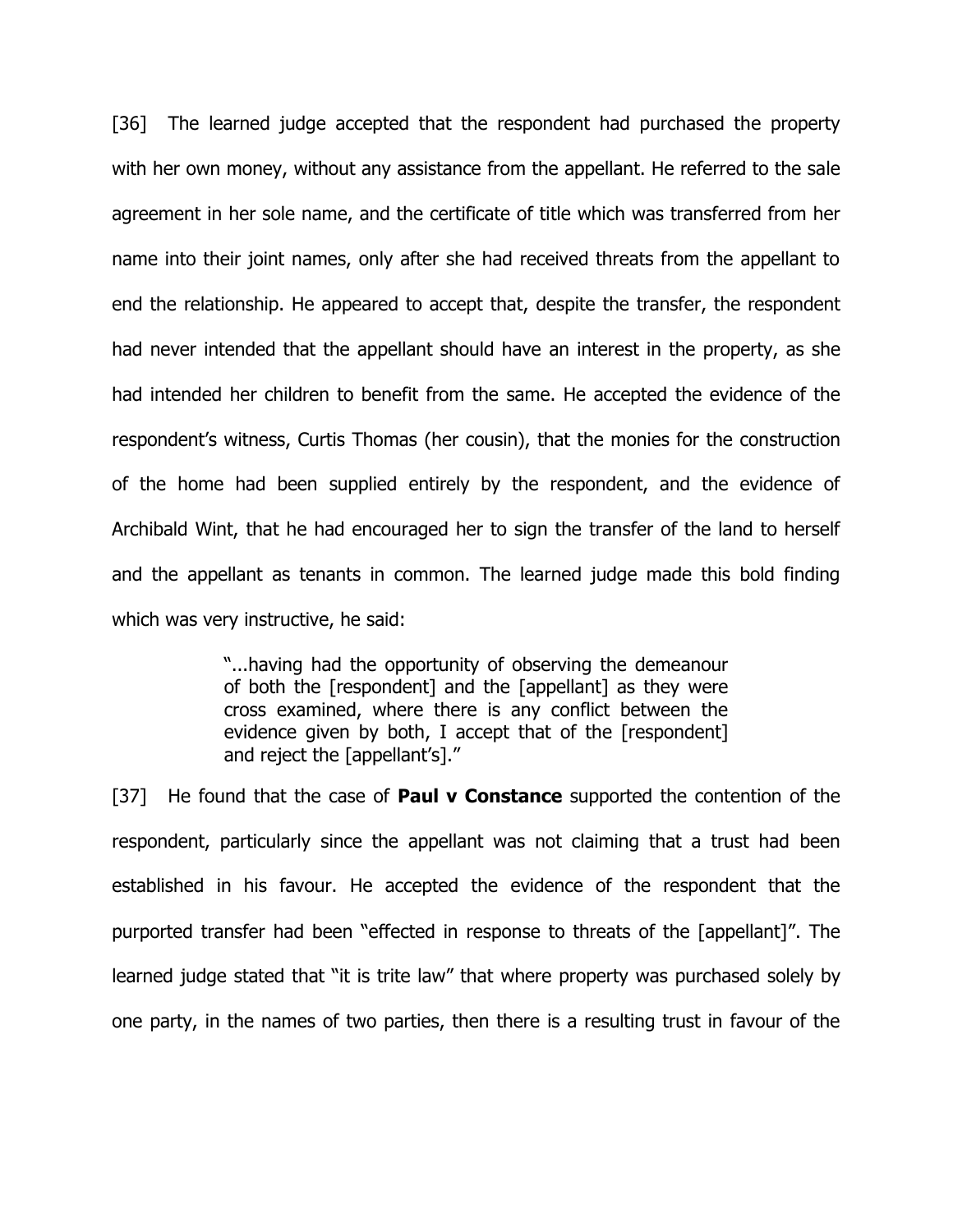party who provided all the funds. He therefore found as a fact, at paragraph 37 of his judgment, that:

> "the [respondent] in the instant case provided the funds for the purchase and almost all funds for the construction of the house. It is difficult to see how a transfer in the circumstances of threats, which I accept as fact, could put the [appellant] into a better position than he would have been if the property had originally been purchased in both names with no contribution from him."

[38] The learned judge noted that although the appellant claimed that he had paid the utilities in respect of the respondent's homes in New York, he had provided no evidence to support that assertion. Moreover, he stated that there was no evidence of the relationship of any such payments, if indeed they had been made, to the acquisition of the property and the construction of the home on the property. The learned judge also found that there were material inconsistencies in the appellant"s case since, on the one hand, he was claiming an interest in the property by way of contributions he claimed to have made, for which he had provided no evidential support, while on the other hand, he was claiming an interest in the property by way of a gift from the respondent. Additionally, he rejected the appellant's claim that an imperfect gift had been given to him that had been perfected, as in his opinion no consideration had moved from the appellant to the respondent.

[39] The learned judge therefore found that the appellant had not contributed to the purchase of the property in equal shares or otherwise. He accepted the respondent's evidence that she had been unduly influenced by the appellant or otherwise subject to duress to insert the appellant's name on the certificate of title. The submission that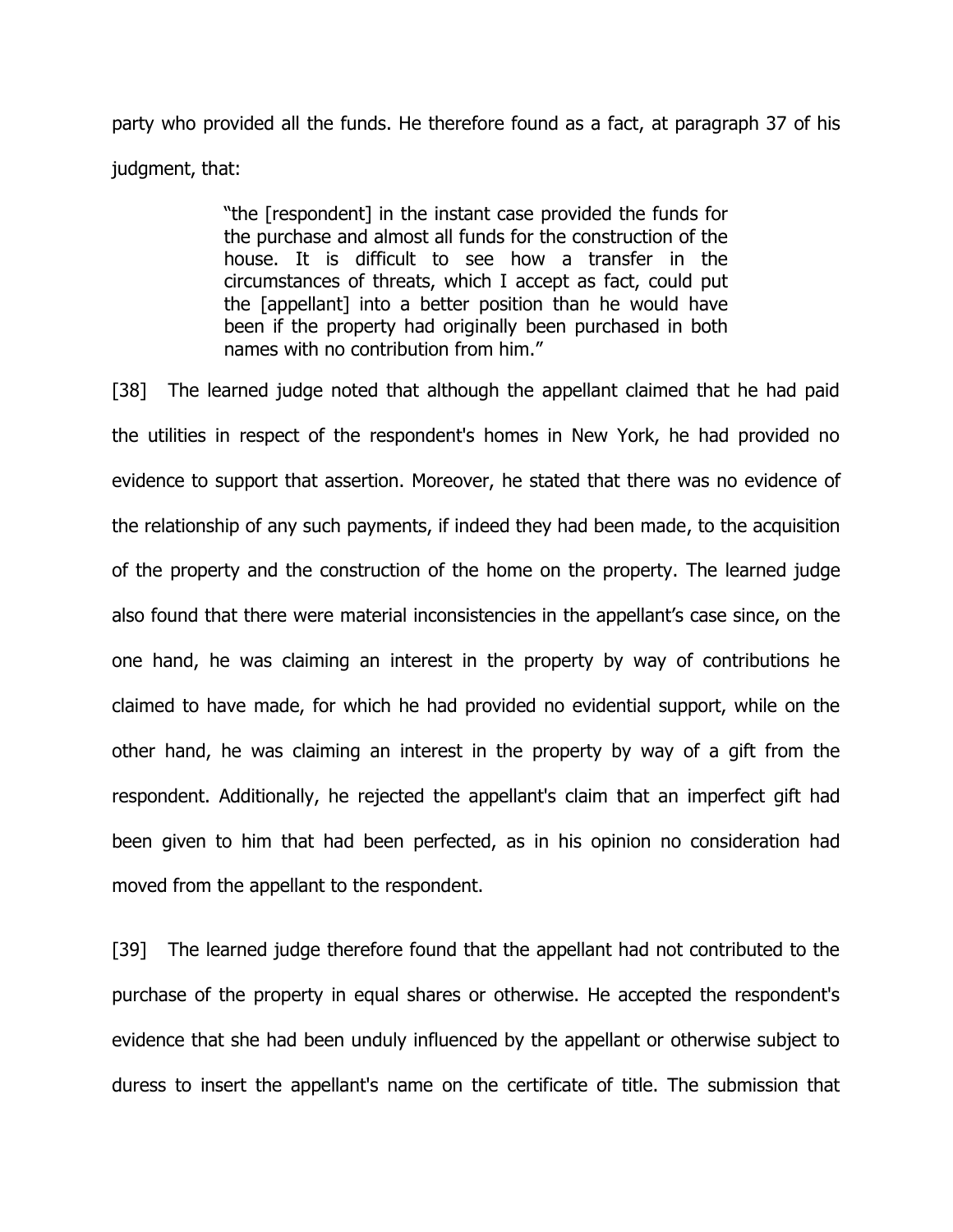there had been a gift by the respondent was rejected. He reviewed the contribution made by both parties towards the construction of the house, and accepted that the appellant made a US\$7,000.00 contribution, while the respondent's contribution was in excess of US\$160,000.00. The learned judge therefore assessed the appellant"s contribution at 5% of the value of the property and made orders:

- 1. declaring that the respondent was entitled to a 95% interest in the property and that the property was to be valued by a reputable valuator;
- 2. that once the valuation was done within specific time frames, the appellant shall transfer his interest in the property to the respondent upon payment of 5% of the value of the property;
- 3. that the cost of the transfer was to be borne by the parties in the ratio of 95% by the respondent and 5% by the appellant;
- 4. that the respondent was granted 95% of the costs of the application; and
- 5. that there was liberty to apply.

# **The appeal**

[40] The appellant filed his amended notice of appeal on 2 September 2011, and a supplemental notice and grounds of appeal on 9 April 2015. The grounds of appeal and the order sought of this court are set out in detail below.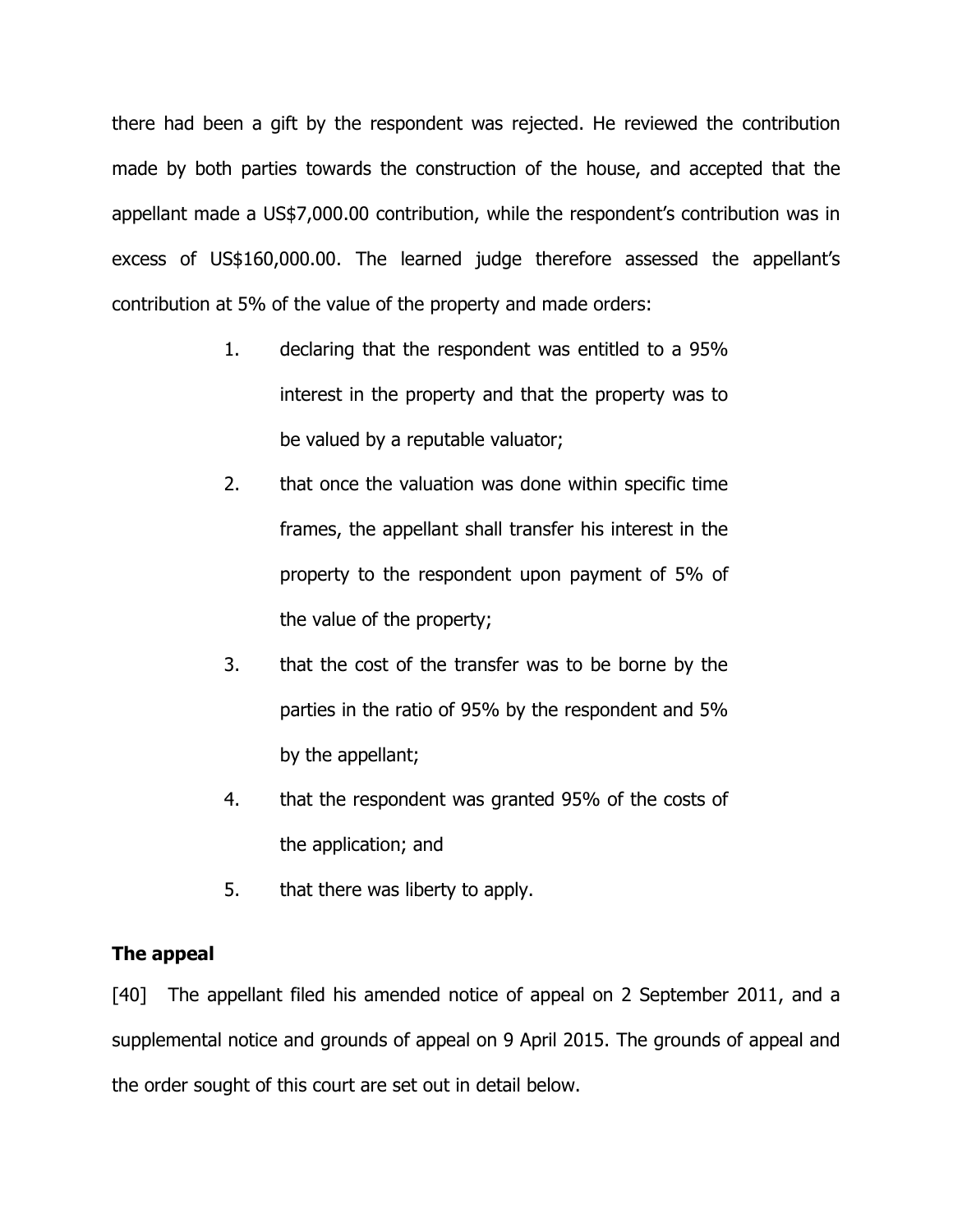# The grounds of appeal:

- "1. The reasoning of the court which led to the conclusion that the [appellant] made no contribution to the purchase of the land or construction of the house is flawed.
- 2. The facts of the case provide no evidence of threats or intimidation made by the [appellant] to the [respondent].
- 3. There is no evidence in the case whatsoever that allows for a finding of duress or undue influence which is alleged to have been used by the [appellant] to induce the [respondent] to put his name on the title.
- 4. The Court erred when it found that no consideration was provided for a purported gift made [by] the [respondent] to the [appellant].
- 5. The Court failed absolutely to take into consideration the increased value of the Snyder Avenue property in New York which was owned by the [respondent] which resulted from the renovation of the basement by the [appellant] from his own resources at a cost of over Eleven Thousand United States Dollars (US\$11,000.00); the property was later sold and the net proceeds was used to assist with the construction of the house in Jamaica.

# The order sought:

"A variation of the order made by the Honourable Justice Anderson to distribute the interest in the property between the [respondent] and the [appellant] in a ratio of Ninety Five Percent (95%) to the [respondent] and Five percent (5%) to the [appellant] be varied to Eighty Percent (80%) to the [respondent] an twenty Percent (20%) to the [appellant].

That the cost of the Appeal be the cost to the [respondent] or that it be agreed or taxed."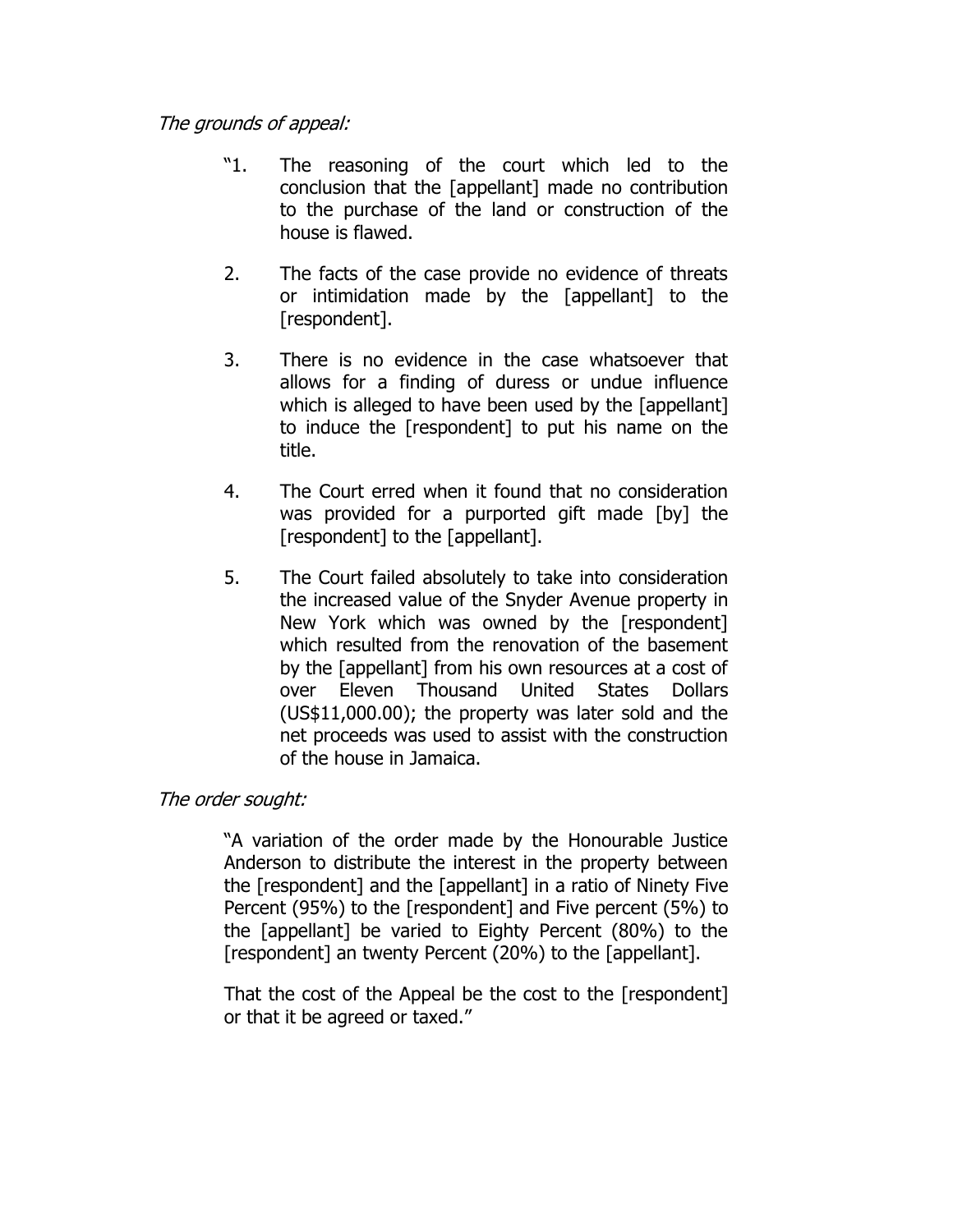#### **Appellant's submissions**

[41] Counsel sought and obtained leave from this court to file and argue supplemental grounds of appeal. In his supplemental arguments, it was counsel's contention that that the central question to be decided in this appeal was the manner in which the appellant's name had been added to the title. The learned judge, counsel submitted, found that the appellant had his name placed on the title by dishonest means, in the form of fraud and undue influence. However, according to counsel, such a finding was erroneous since the court had failed to analyse or identify the evidence required to prove duress and undue influence, and furthermore, neither concept was pleaded in the instant case.

[42] In relation to the issue of undue influence, counsel argued that the appellant had exerted some 'pressure' but noted that in his view such 'pressure' could not be construed as undue influence. He asserted that for there to be undue influence, there must be a relationship between the parties involved. Undue influence can be divided into two kinds: (i) express undue influence and (ii) undue influence presumed from a confidential relationship. Counsel argued that the presumed undue influence did not arise since there was no confidential relationship between the parties.

[43] Based on the definition of expressed undue influence cited by Lord Scarman in **National Westminister Bank plc v Morgan** [1985] UKHL 2; [1985] AC 686, it was counsel"s submission that R Anderson J seemed to be suggesting that the expressed undue influence limb was appropriate. This was evident in paragraph 37 of his judgment where the learned judge emphasised the use of threats made by the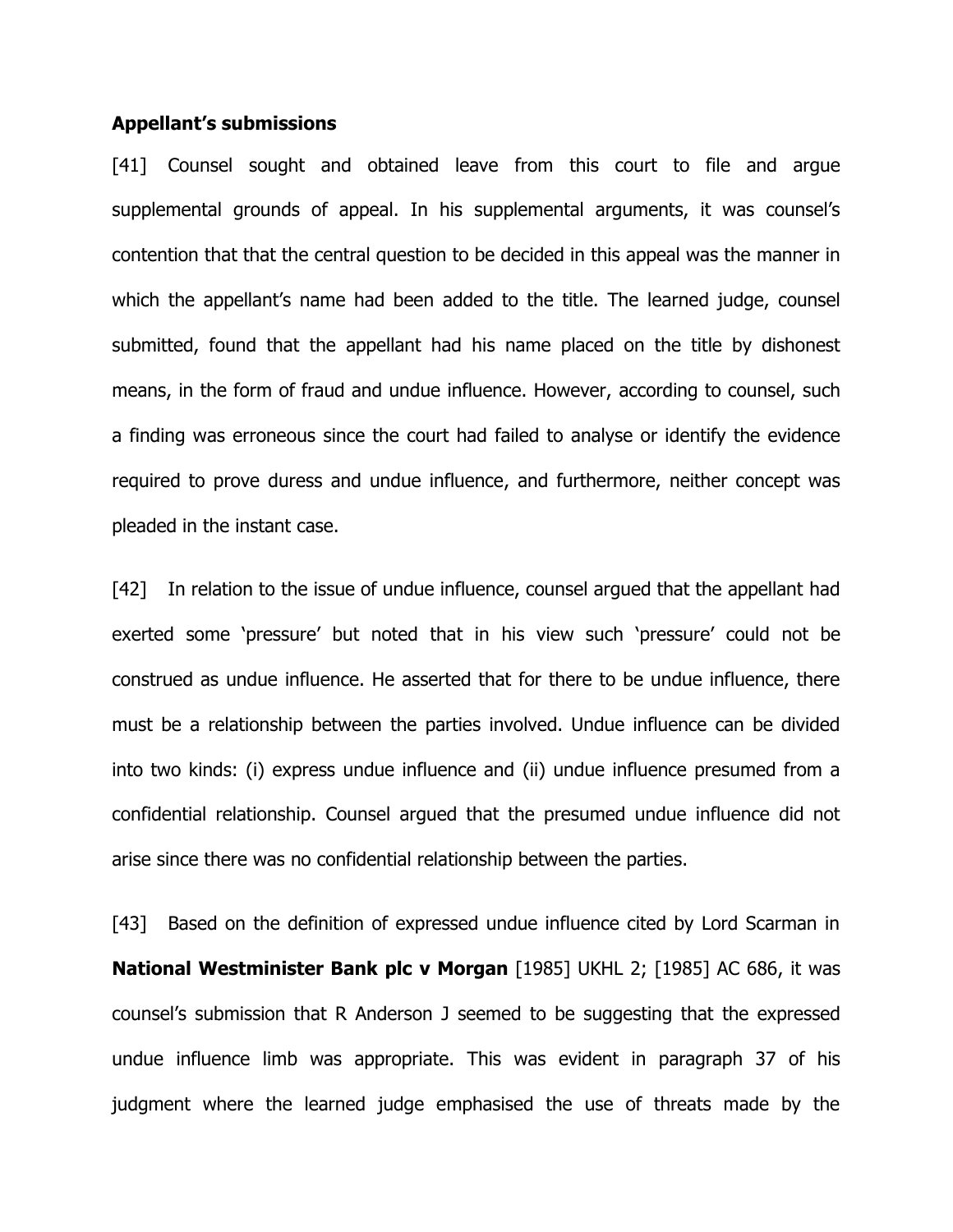appellant to the respondent in order to secure his name on the title when he said he "literally raised hell". Counsel contended that the parties were not married at the time of the transfer and so this limb was inapplicable and while counsel accepted that there was an argument between the parties because the appellant"s name was not placed on the title, he submitted that the appellant"s so-called threat could not be taken seriously in a court of law and was not sufficient to cause the respondent to give the appellant a 50% interest in her property.

[44] Counsel posited that since the respondent transferred her interest in the property to the appellant by deed of gift, this transfer could only be construed to be as a result of undue influence if the respondent gave the appellant more than her share and not where she gave him equal shares. In reliance on **National Westminister Bank plc v Morgan** and **Goldsworthy v Brickell and others** [1987] 1 All ER 853, counsel argued that for a gift to be obtained by undue influence, it must result in a manifest disadvantage to the donor. Transferring her 50% share was not manifestly disadvantageous to the respondent and so, counsel argued, she had not been unduly influenced to do so.

[45] Counsel asserted that the learned judge's finding on the presence of duress could not stand because that had not been specifically pleaded. In reliance on **Alexander Barton v Alexander Ewan Armstrong and others** [1976] AC 104, counsel asserted that duress in criminal law was different from duress in civil law, and noted that where duress was to be examined, the nature of the threats existing at the time must also be examined. Counsel urged this court to consider whether the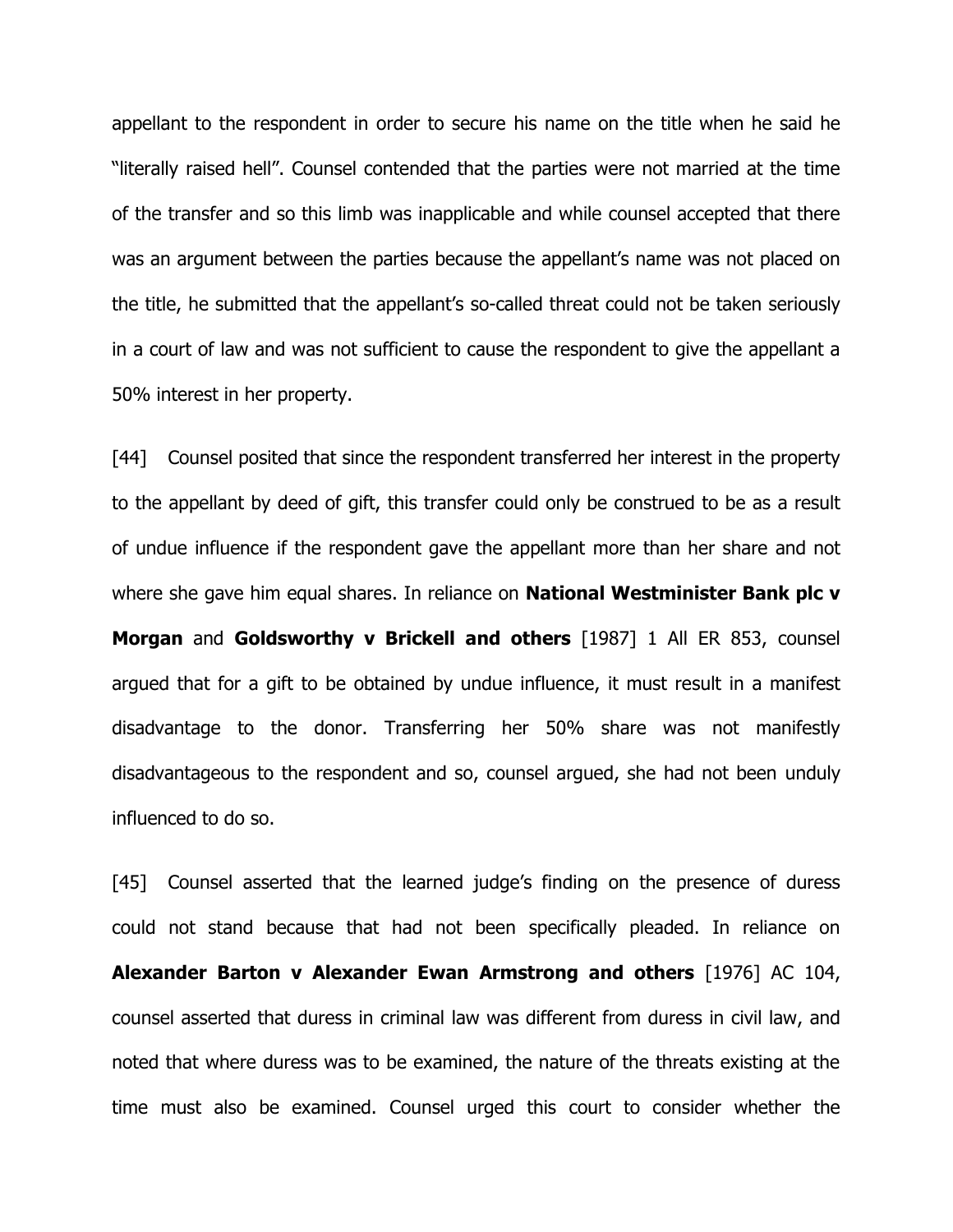respondent had transferred the property to the appellant out of fear or whether she had been prompted by her conscience to give the appellant what they had agreed to. Counsel posited that there was no specific incident of threats in the respondent"s affidavit or in the evidence before the court. Counsel submitted that the fact that the appellant told the respondent that he was going to leave her was not a threat in law, and moreover, the court had not been directed to occasions where those threats had been made, the circumstances under which they had been made, the form those threats had taken and how serious they were. He distinguished the instant case from **Alexander Barton v Alexander Ewan Armstrong and others**, in which all threats were before the court and the court had decided which ones were valid and which were not. Counsel argued that there was only one so-called threat and yet the learned judge found, in the instant case, that "but for the threats the appellant would have placed her children's name on the title." Furthermore, in counsel's view, there was no evidence of any mental torment by the respondent and thus no evidence of duress.

[46] Counsel argued that the learned judge erred when he found that there had been no consideration for the proposed transfer, since where title is transferred using a deed of gift the consideration is one of "love and affection". Consideration, according to counsel goes both ways, and furthermore the appellant paid the fees, came to Jamaica and retained an attorney-at-law to effect the transfer, so there was, indeed consideration.

[47] It was also counsel's contention that no thought had been given by the learned judge to the increase in value of the Snyder Avenue property. The appellant spent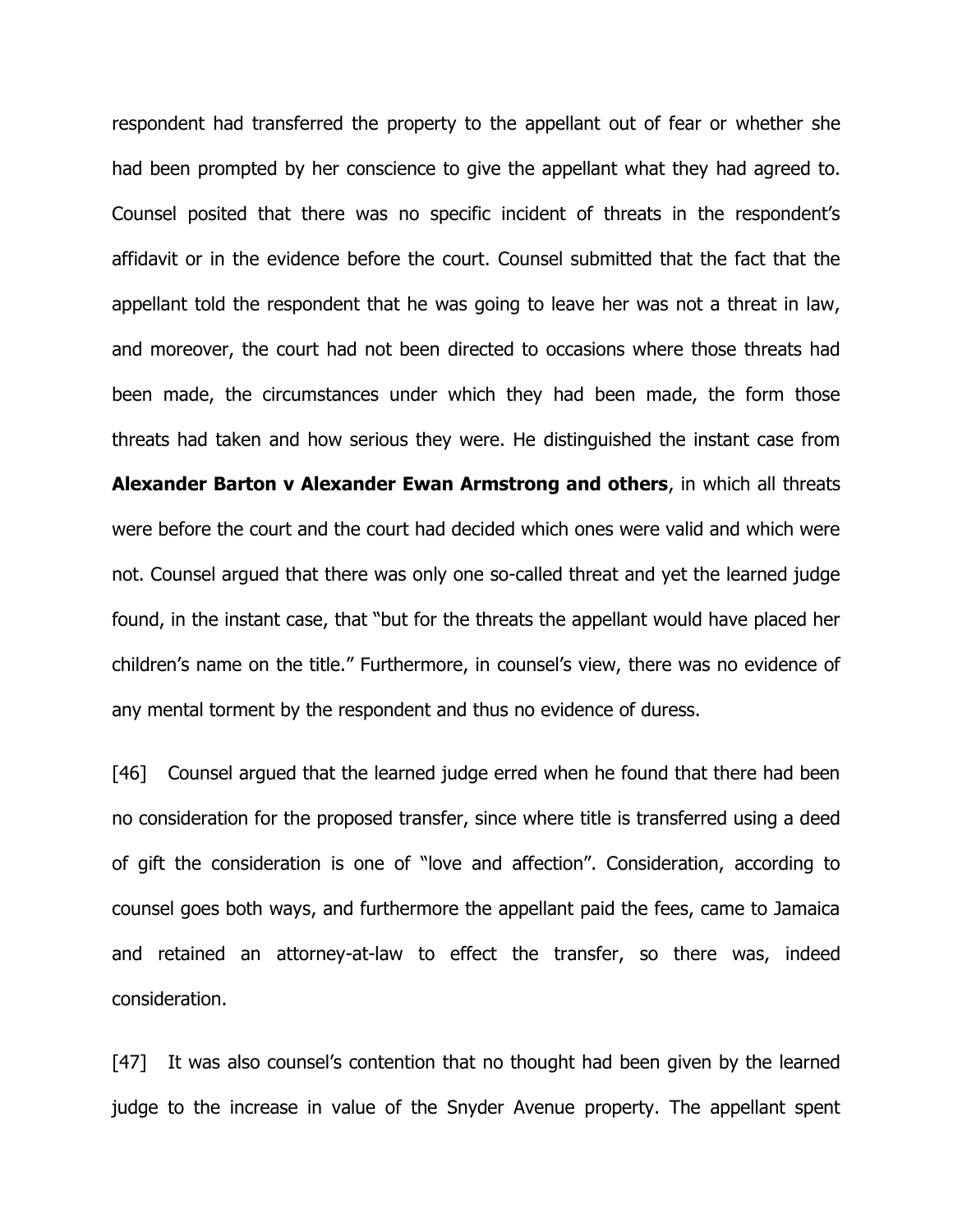US\$11,000.00 to renovate the basement of the Snyder Avenue property and he said that he had also paid the respondent rent, although the respondent said that he had been unemployed at the time when she purchased the property. The value of the property was US\$18,000.00 and the appellant spent US\$11,000.00 on the respondent"s property in the United States. He had therefore spent more than half the value of the property on the respondent"s house at Snyder Avenue, in which he had no interest.

[48] In all the circumstances, counsel asserted that the learned judge erred in his findings and he urged this court to allow the appeal and vary R Anderson J's order so that the appellant is given a 20% share in the property and the respondent an 80% share.

#### **Respondent's submissions**

[49] On the issue of undue influence and duress, counsel for the respondent argued that the respondent was subjected to constant nagging and had been harassed and threatened that the relationship would end if she had not facilitated a transfer of the property to the appellant. Counsel posited that the respondent succumbed to the appellant"s demands because at the time "she was a woman in her 40"s and on her second marriage and she was desirous of preserving her marriage". Counsel pointed out that the respondent had not been cross-examined with regard to the threats. She relied on **Royal Bank of Scotland Plc v Etridge (No 2) and other appeals** [2001] UKHL 44; [2001] 4 All ER 449 to show that there was some amount of trust and confidence between the parties since they were living together and they were in a relationship. Moreover, pressure not amounting to duress, may give rise to the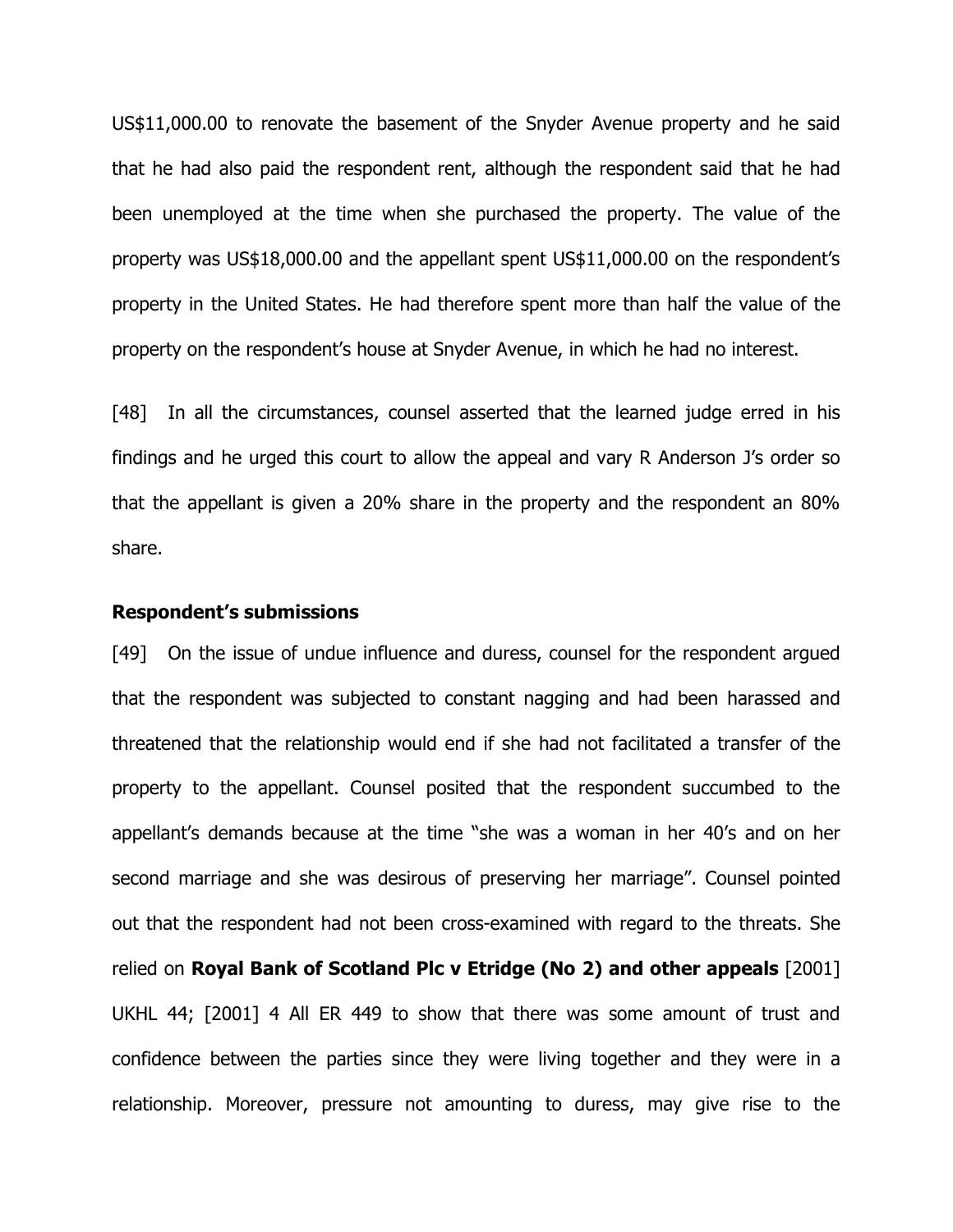equitable claim of undue influence. Consequently, counsel submitted that the learned judge was correct to have found that the transfer to the appellant had been effected by undue influence and duress.

[50] Counsel submitted that, in any event, the learned judge had placed little or no weight on the principles of undue influence and duress in respect of the facts in this case, but rather had examined in detail the contributions the appellant had made to the property pursuant to section 14 of PROSA. Counsel asserted that the appellant had failed to show that he had made any contributions to the purchase of the property. On the basis of the contributions towards the construction of the house, the appellant had correctly been awarded a 5% share of the property with the respondent being awarded a 95% share. Counsel emphasised that when the appellant met the respondent, she had owned two houses in New York. The appellant had failed to show that when he refurbished the basement of the Snyder Avenue property, it had increased the value of the property, so that when it had been sold, the proceeds could have contributed to the construction of the house on the property.

[51] In reliance on **Bevon March-Brown v Xavier St Michael Brown** Claim No HCV 0886 of 2004, delivered 9 September 2008, counsel argued that the appellant had failed to show that there was a common intention between the parties that monies he had paid for rental and utilities would be used by the respondent to purchase the property and construct the house on the property. Counsel submitted that in light of these factors, the elements and principles of undue influence or duress did not seem to be the gravamen of the learned judge"s decision. Consequently, counsel posited, the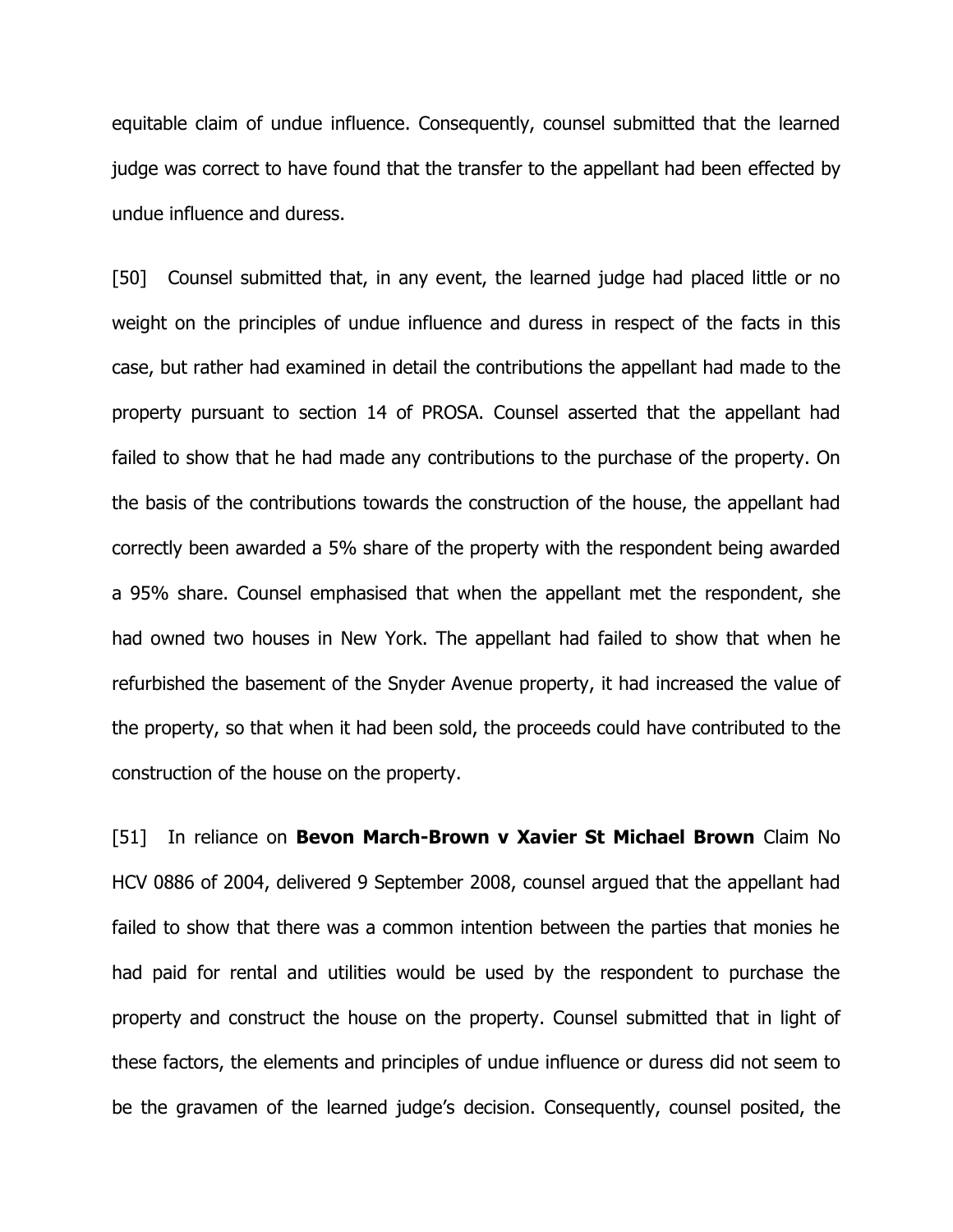learned judge"s finding that the appellant had made no contribution towards the purchase of the property was correct and ought not to be disturbed.

[52] Counsel submitted that the learned judge had examined the various contradictory statements in the appellant"s evidence, and with particular reference to his alleged contribution, he had found the appellant's evidence to be unreliable. Counsel submitted further that the learned judge was correct to find that the deed of gift was imperfect, as no consideration had passed from the appellant to the respondent and the appellant had made no contribution towards the purchase of the property.

[53] In all these circumstances, counsel urged this court not to disturb the findings of the trial judge and to dismiss the appeal with costs to the respondent.

#### **Analysis and decision**

[54] It is well settled by the authorities, and particularly well enunciated in the House of Lords case of **Watt (Or Thomas) v Thomas** [1947] 1 All ER 582 that, without having seen or heard the witnesses, the appellate court ought to hesitate to come to a different position on the facts, than the trial judge who had that opportunity. Indeed, the principle is clearly set out in the oft-cited speech of Lord Thankerton at page 587, where he stated:

> "I. Where a question of fact has been tried by a judge without a jury and there is no question of misdirection of himself by the judge, an appellate court which is disposed to come to a different conclusion on the printed evidence should not do so unless it is satisfied that any advantage enjoyed by the trial judge by reason of having seen and heard the witnesses could not be sufficient to explain or justify the trial judge's conclusion.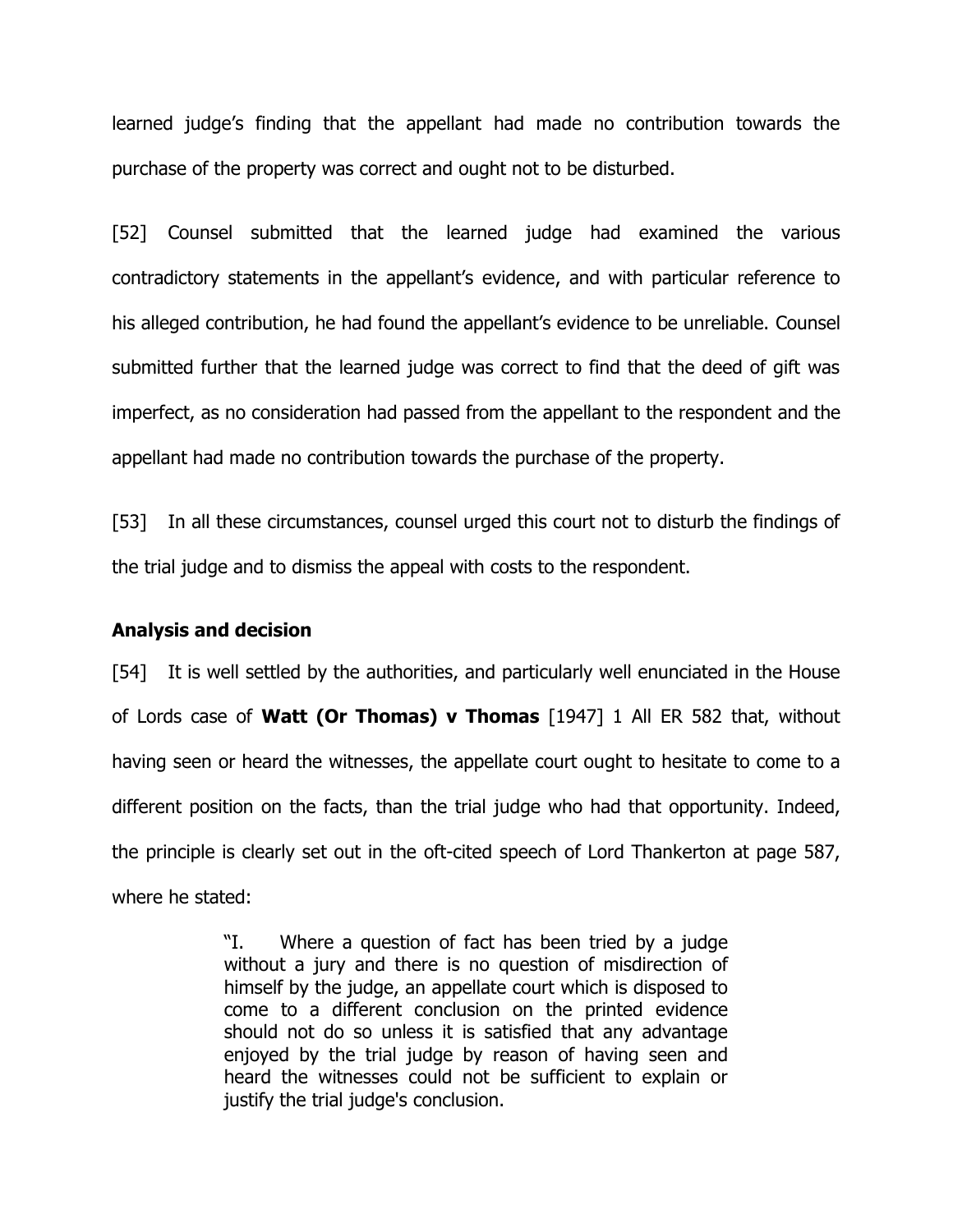II. The appellate court may take the view that, without having seen or heard the witnesses, it is not in a position to come to any satisfactory conclusion on the printed evidence.

III. The appellate court, either because the reasons given by the trial judge are not satisfactory, or because it unmistakably so appears from the evidence, may be satisfied that he has not taken proper advantage of his having seen and heard the witnesses, and the matter will then become at large for the appellate court."

[55] In the more recent Privy Council case of **Beacon Insurance Co Ltd v Maharaj Bookstore Ltd** [2014] UKPC 21, Lord Hodge, in delivering the judgment of the Board, indicated that it was important to recall the proper role of an appellate court in an appeal against the findings of fact by a trial judge, and specifically endorsed the speech of Lord Thankerton in **Watt v Thomas.** He noted that it had often been said that the appeal court must be satisfied that the judge at first instance had gone "plainly wrong" and "directs the appellate court to consider whether it was permissible for the judge at first instance to make the findings of fact which he did in the face of the evidence as a whole", which he said the court had to do knowing that it only had the printed record of evidence. He stated further that "the court is required to identify a mistake in the judge"s evaluation of the evidence that is sufficiently material to undermine his conclusions" and "occasions meriting appellate intervention would include when a trial judge failed to analyse properly the entirety of the evidence". Lord Hodge went on further to endorse the principles which had been settled in earlier decisions in the House of Lords (as it then was) and in the Judicial Committee of the Privy Council. He stated: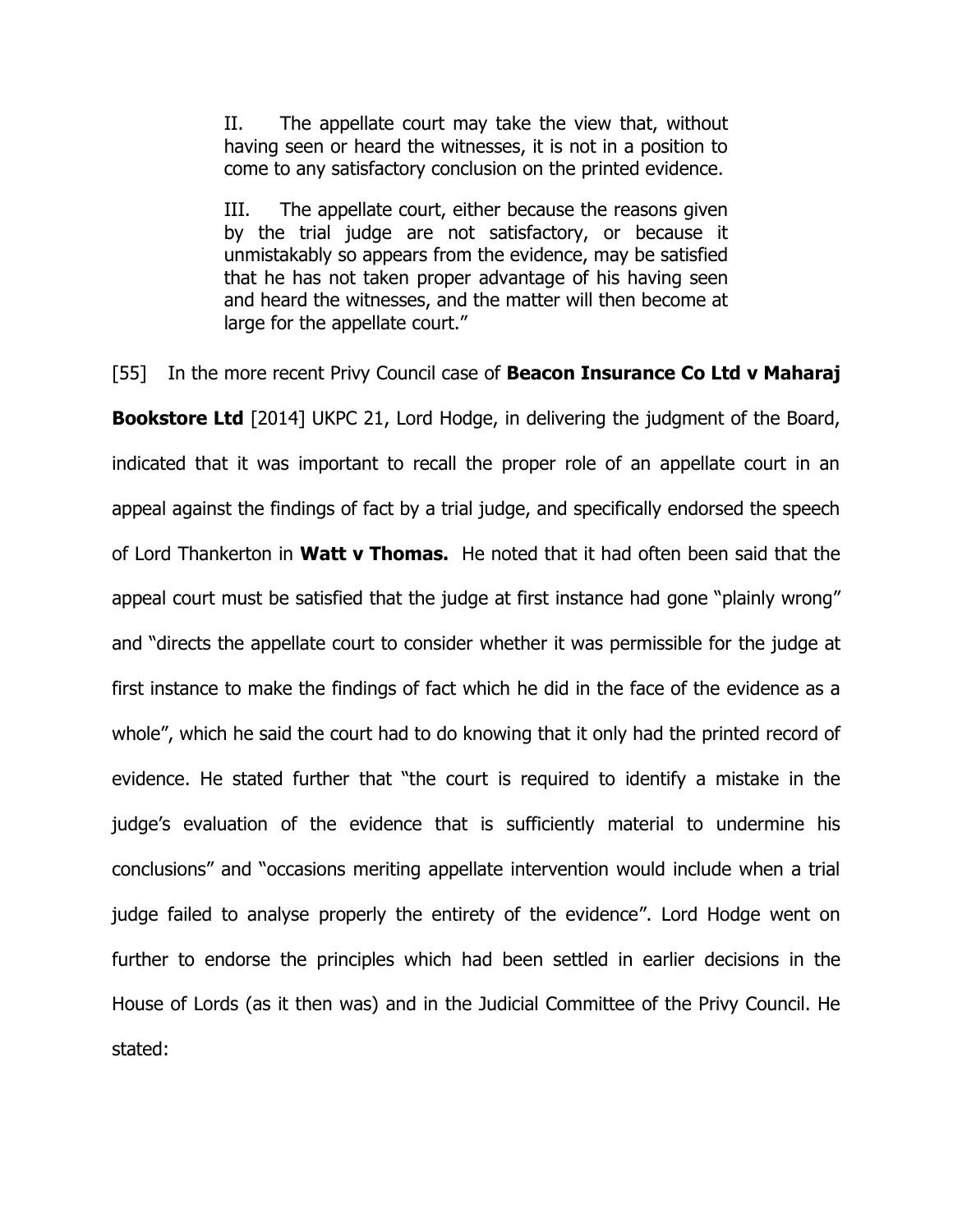"13. More recently, in *In re B (A Child)(Care Proceedings:* Threshold Criteria) [2013] UKSC 33, [2003] 3 All ER 929, [2013] 1 WLR 1911, Lord Neuberger (at para 53) explained the rule that a court of appeal will only rarely even contemplate reversing a trial judge's findings of primary fact. He stated:

"This is traditionally and rightly explained by reference to good sense, namely that the trial judge has the benefit of assessing the witnesses and actually hearing and considering their evidence as it emerges. Consequently, where a trial judge has reached a conclusion on the primary facts, it is only in a rare case, such as where that conclusion was one (i) which there was no evidence to support, (ii) which was based on a misunderstanding of the evidence, or (iii) which no reasonable judge could have reached, that an appellate tribunal will interfere with it. This can also be justified on grounds of policy (parties should put forward their best case on the facts at trial and not regard the potential to appeal as a second chance), cost (appeals can be expensive), delay (appeals on fact often take a long time to get on), and practicality (in many cases, it is very hard to ascertain the facts with confidence, so a second, different, opinion is no more likely to be right than the first).'

14. The Board has adopted a similar approach in this jurisdiction. See Harracksingh v Attorney General of Trinidad and Tobago [2004] UKPC 3, 64 WIR 362, [2004] 3 LRC 290 in which it referred (at para 10) to the formulation of Lord Sumner in SS Hontestroom (Owners) v SS Sagaporack (Owners) [1927] AC 37, 47, 25 Ll L Rep 377, 95 LJP 153

"…not to have seen the witnesses puts appellate judges in a permanent position of disadvantage as against the trial judge, and, unless it can be shown that he has failed to use or has palpably misused his advantage, the higher court ought not to take the responsibility of reversing conclusions so arrived at, merely on the result of their own comparisons and criticisms of the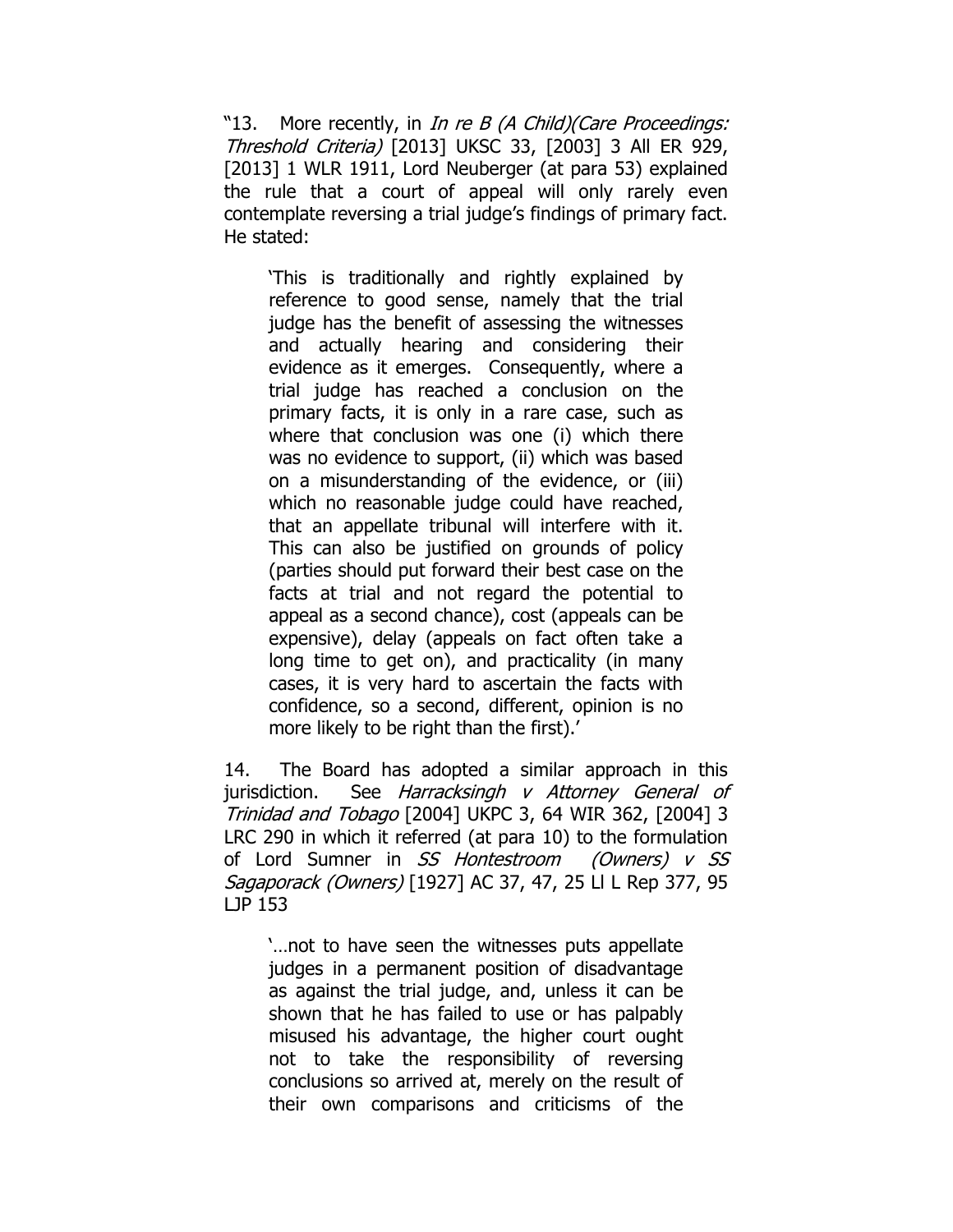witnesses and of their own view of the probabilities of the case.

… If his estimate of the man forms any substantial part of his reasons for his judgment the trial judge"s conclusions of fact should … be let alone.""

[56] I have dealt with the role of the appellate court in detail because, as I had mentioned previously, we had not received a transcript of the evidence adduced before the learned trial judge, and I had also indicated that that would have impeded this court significantly in our deliberations. It is also the reason why I had endeavoured to set out, with as much detail as possible, the evidence disclosed in the affidavits and the evidence adduced *viva voce* before the learned judge as set out in the notes, such as they were, which had been submitted by counsel. In my opinion, the issues on appeal are as follows:

- 1. Did the appellant contribute directly or indirectly to the acquisition of the property?
- 2. In the circumstances of this case was he entitled to an interest in the property and, if so, what is the extent of that interest?

## **Issue 1: Acquisition of the property**

[57] There is certainly evidence from which the learned judge could have found that the respondent purchased the property with her own funds. She exhibited documents in support of her contribution, and had submitted the agreement for sale which was in her name only, the certificate of title which had also been issued in her name alone and the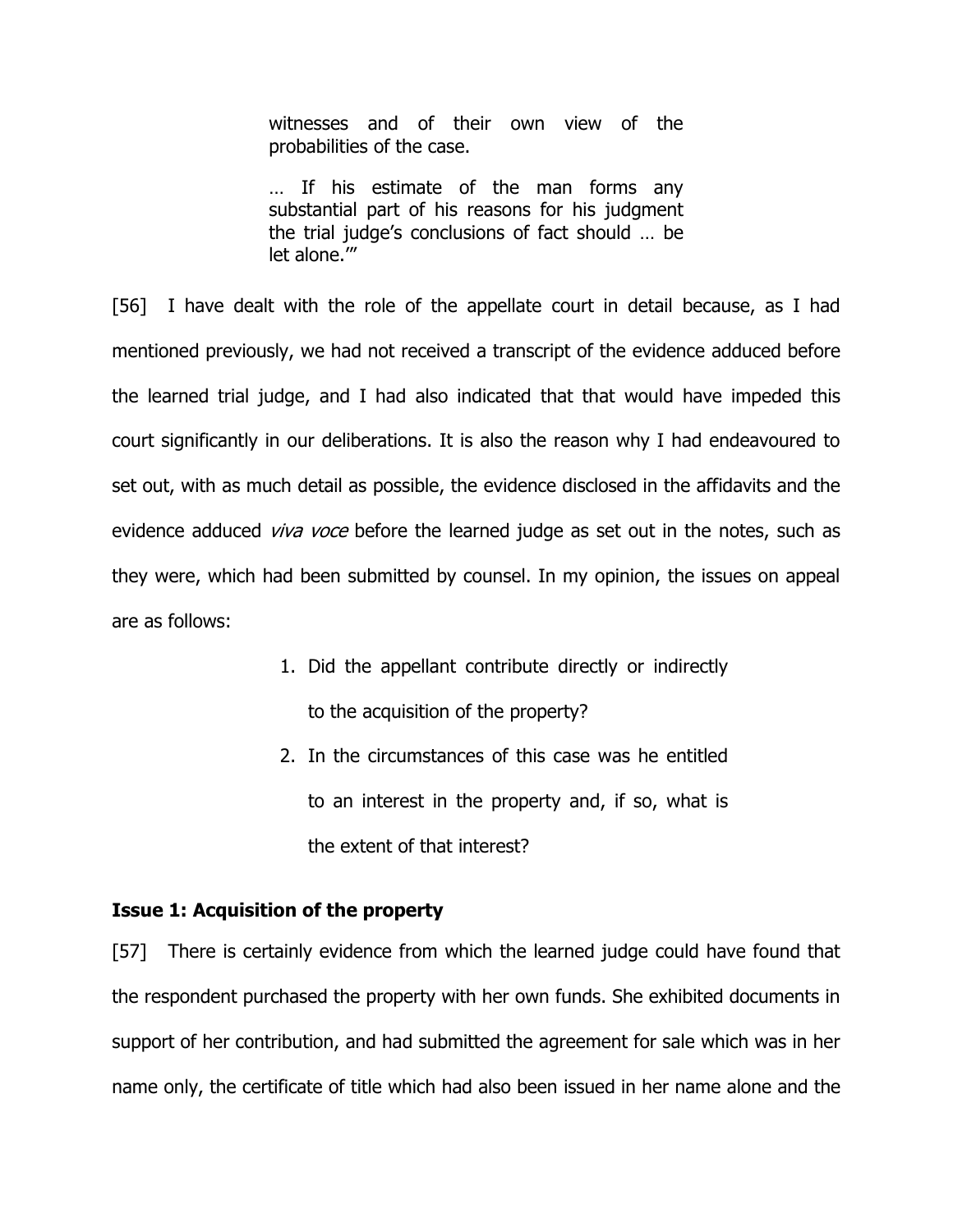documents of possession. On her evidence, it was never her intention to put the appellant's name on the title and moreover, the property was not their family home, nor where they had ever resided as a family. It was her evidence, which the court accepted, that the appellant had not been working at the time the property was acquired and had been laid off from his job and therefore had no funds to contribute to its purchase. The appellant accepted that he had been laid off from his job in 1993 and that the property was purchased between 1994 and 1995. The appellant claimed that he operated the restaurant and bar at Snyder Avenue, but the respondent said that she received no monies from that business. It was also the respondent's evidence that any funds that the appellant may have made he used to repay himself from drawings from the business. The learned judge clearly believed this. He did not accept that any funds, if paid for the utilities in respect of the respondent"s two houses in New York, had anything to do with the acquisition of the property.

[58] With regard to the monies paid for the children held in foster care by the parties, it was the respondent"s position that the appellant had little to do with the arrangements and the work relating to the children, but as he resided at 629 East Street with her, he received accolades as foster father in residence. Her evidence was that there had been no contribution from him to the household or the property in respect of funds paid with regard to foster care financial arrangements and so he could not claim that any funds paid in relation to the children in foster care, represented contributions made by him towards the acquisition of the property. The learned judge had obviously been moved by the respondent"s lifelong desire to own a home in the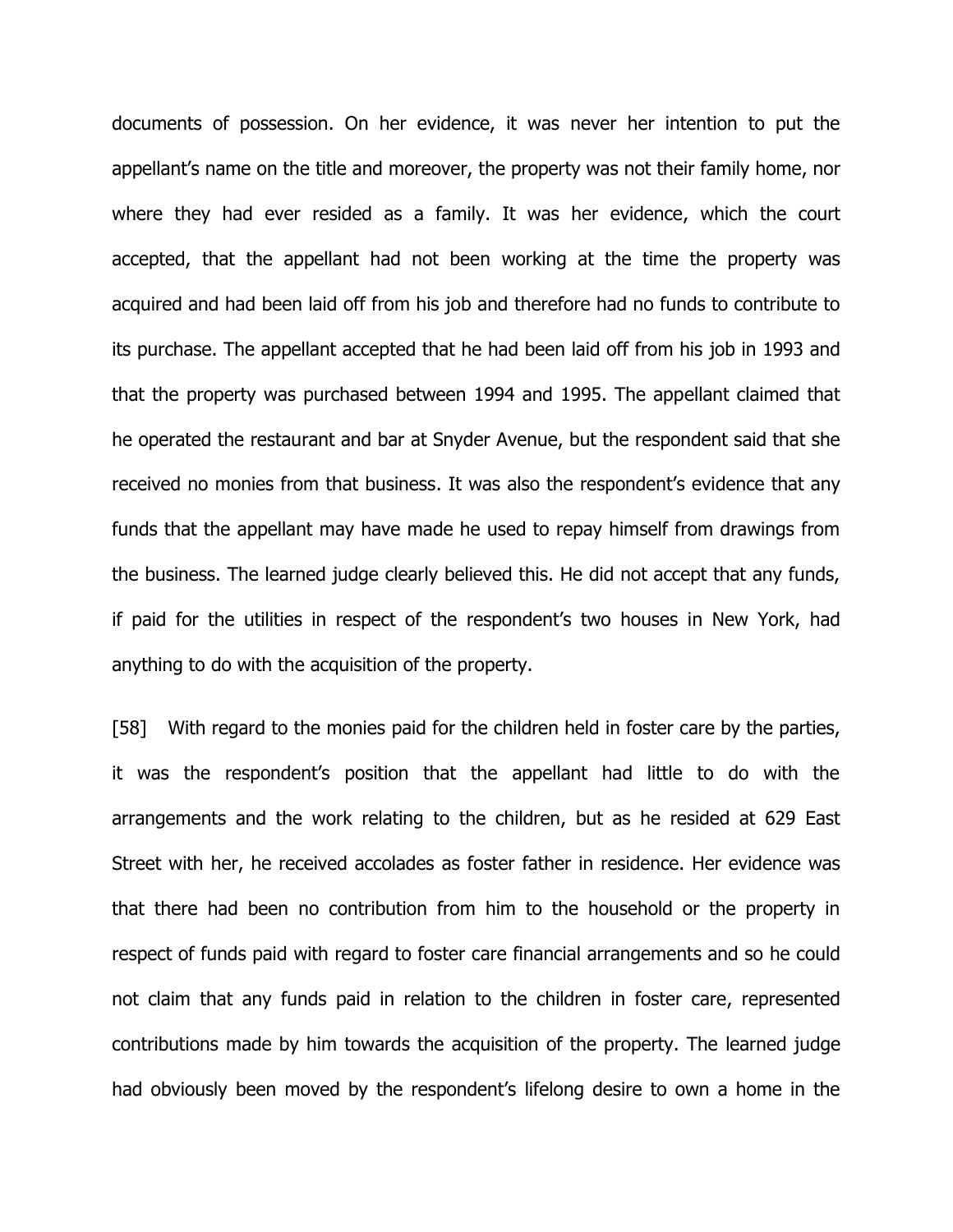parish of her birth, as against the appellant's disinterest in so doing, and his inability or unwillingness to have made any contribution to the acquisition of the property at the material time.

[59] The appellant"s position that he had contributed equally to the purchase of the property was rejected by the learned judge, as he was entitled to do, after seeing and hearing the parties give *viva voce* evidence, and especially since the appellant's evidence was that he did not recall the cost of the land, the name of the vendor, or if it was the vendor who had allegedly taken him to see the land. Even more importantly, he could not give any details with regard to payments in respect of the purchase price. As a consequence, it is clear on the evidence, and as the learned judge correctly accepted, that in 1995 the respondent was the sole legal and beneficial owner of the property.

## **Issue 2: Was the appellant entitled to an interest in the property and if so what is the extent of that interest?**

[60] The next important question is how did the appellant become registered on the certificate of title for the property and what are the legal consequences of that registration? Did the judge get it right?

[61] The learned judge was faced with the evidence of the respondent that she had bought the property on her own and that it had never been her intention to purchase the property with the appellant. She had only put his name on the certificate of title as tenants in common due to his insistent nagging which she said had become unbearable and as a result of his threats to end their relationship. The appellant"s case was that he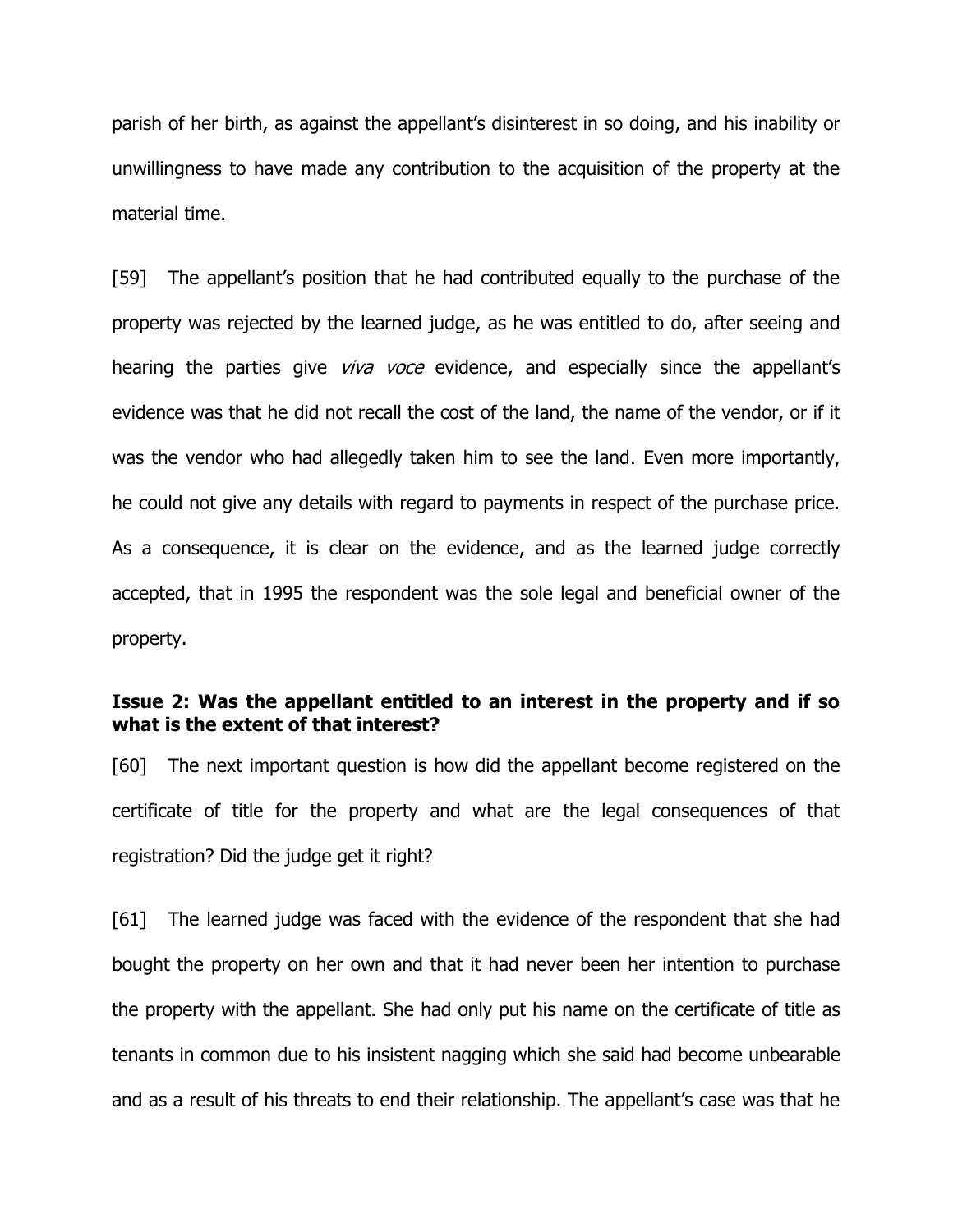had paid equally with the respondent for the property, but as the respondent had control of the transaction, she had put her name on the title in an effort to cheat him out of his interest in the property. He did not claim that the respondent had intended to give him an interest in the property out of love and affection. In fact, he said that he had "raised hell" when he realised that his name was not on the title for the property and that the respondent was attempting to cheat him out of his interest in the same. However, if he had not made any financial or other contribution to the acquisition of the property (as the learned judge so found) and the property was not being given to him for love and affection, the question would be: what would have been his entitlement to an interest in the property at the time? As indicated, the evidence was that he had not been working at the time of the acquisition of the property, and there was no other credible evidence that he had been making any other contribution to the household so that the property could have been purchased.

[62] By this transfer, allegedly by way of gift, as recorded on the certificate of title, the respondent would have lost some portion of her legal and beneficial interest and the appellant would have gained some interest in the property which he would not have had previously. The learned judge found, as stated in paragraph [37] herein, that the purported transfer was effected in response to threats from the appellant and such a transfer ought not to enure to the appellant"s benefit. At paragraph 43 of his judgment, R Anderson J said:

> "The [appellant] has failed to prove that he contributed anything towards the purchase price of the land and the [respondent's] evidence that she was unduly influenced by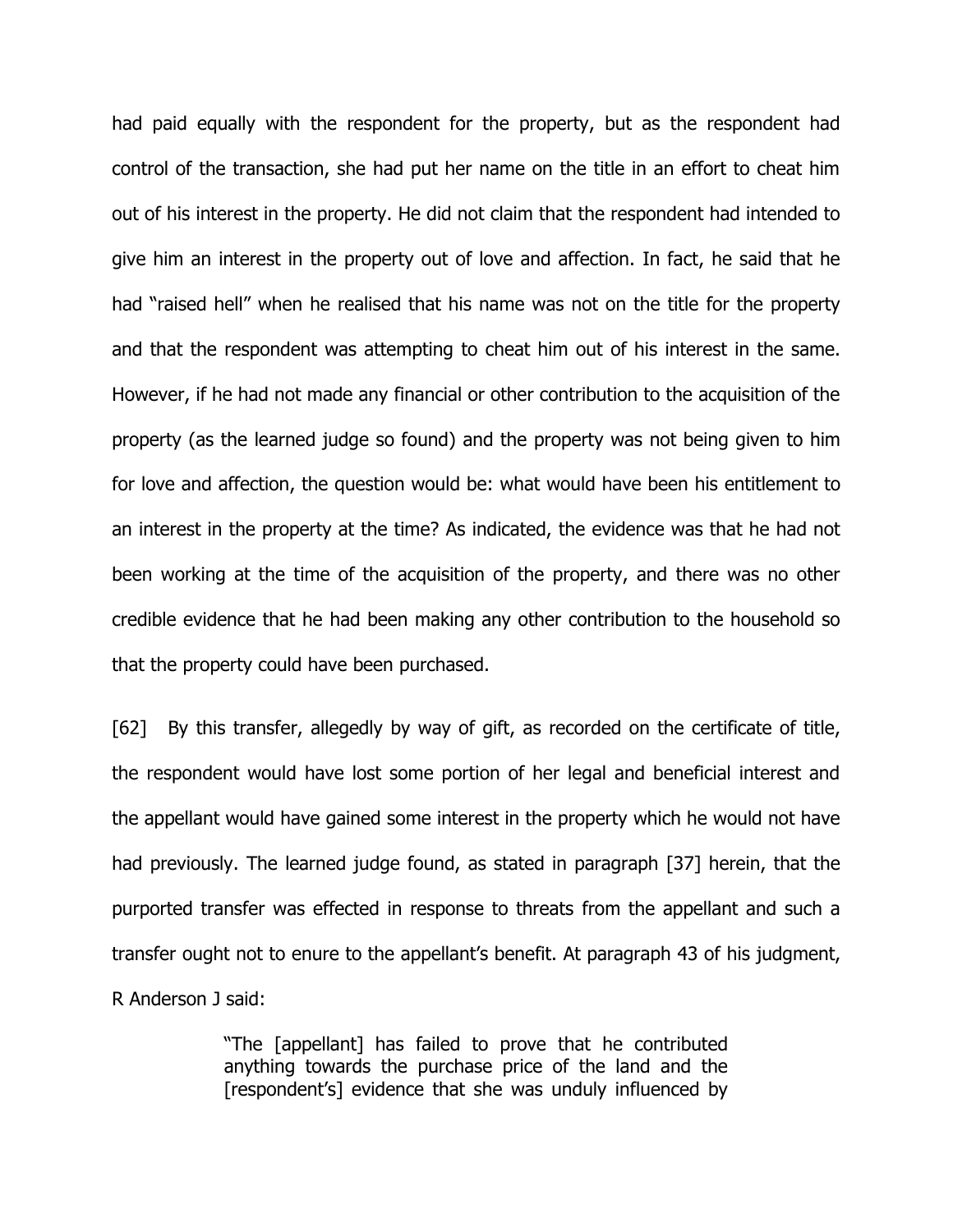the [appellant], or otherwise subject to duress, to insert his name of [sic] the Certificate of title is accepted and the submission made by Counsel for a [sic] [appellant] regarding a gift by the [appellant] to the [respondent] is rejected."

As a consequence, the question is, was it an unreasonable finding of fact, by the learned judge, that for the respondent to have placed the appellant"s name on the title in those circumstances, it was due to undue influence and threats which had been imposed on her? Was it a voluntary act or something she wished to do on her own accord?

[63] Undue influence can be either actual or presumed. I agree with counsel for the appellant that presumed undue influence does not arise in the instant case. The learned authors of Halsbury"s Laws of England, 2015, Volume 49, at paragraph 670 state that in order to prove actual undue influence, a claimant must show affirmatively that:

> "...(1) the other party to the transaction (or someone who induced the transaction for his own benefit) had the capacity to influence the complainant; (2) the influence was exercised; (3) its exercise was undue; and (4) its exercise brought about the transaction... There must be something in the nature of the conduct complained of which is unfair and improper, whether it takes the form of coercion, overreaching or cheating, before equity will intervene."

[64] I accept the dictum of Lord Nicholls of Birkenhead in **Royal Bank of Scotland Plc v Etridge (No 2)** at paragraphs 10, 11, 13 and 14 where he made the following

statement:

"[10] The law has long recognised the need to prevent abuse of influence in these 'relationship' cases despite the absence of evidence of overt acts of persuasive conduct. The types of relationship, such as parent and child, in which this principle falls to be applied cannot be listed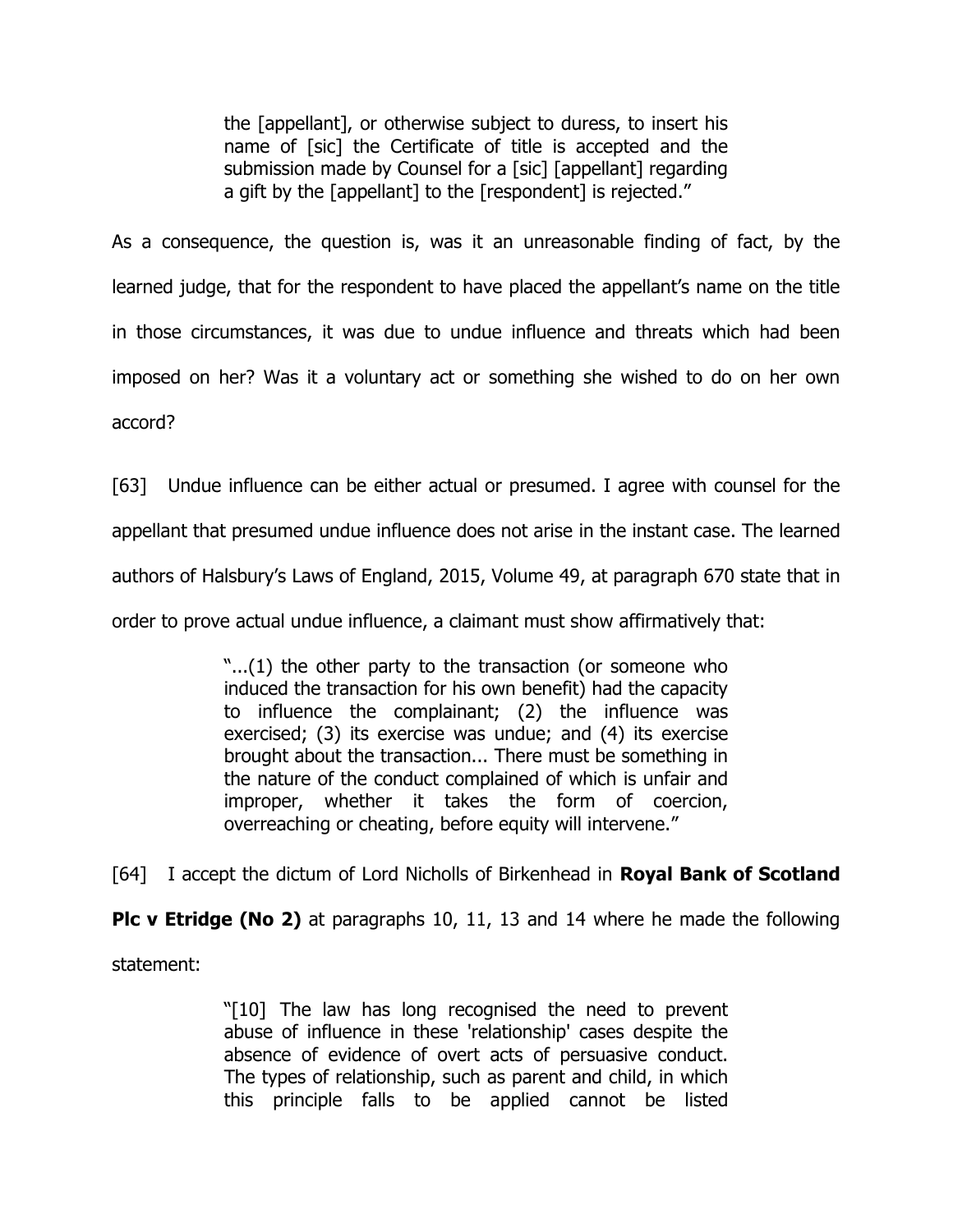exhaustively. Relationships are infinitely various. Sir Guenter Treitel QC has rightly noted that the question is whether one party has reposed sufficient trust and confidence in the other, rather than whether the relationship between the parties belongs to a particular type (see Treitel, The Law of Contract, (10th edn, (1999), pp 380-381). For example, the relation of banker and customer will not normally meet this criterion, but exceptionally it may (see National Westminster Bank plc v Morgan [\[1985\]](https://www.lexisnexis.com/uk/legal/search/enhRunRemoteLink.do?A=0.25861033427657354&service=citation&langcountry=GB&backKey=20_T24717268123&linkInfo=F%23GB%23AC%23sel1%251985%25page%25686%25year%251985%25&ersKey=23_T24717268111) 1 All ER 821 at 829-831, [1985] AC [686](https://www.lexisnexis.com/uk/legal/search/enhRunRemoteLink.do?A=0.25861033427657354&service=citation&langcountry=GB&backKey=20_T24717268123&linkInfo=F%23GB%23AC%23sel1%251985%25page%25686%25year%251985%25&ersKey=23_T24717268111) at 707-709).

[11] Even this test is not comprehensive. The principle is not confined to cases of abuse of trust and confidence. It also includes, for instance, cases where a vulnerable person has been exploited. Indeed, there is no single touchstone for determining whether the principle is applicable. Several expressions have been used in an endeavour to encapsulate the essence: trust and confidence, reliance, dependence or vulnerability on the one hand and ascendancy, domination or control on the other. None of these descriptions is perfect. None is all embracing. Each has its proper place.

...

[13] Whether a transaction was brought about by the exercise of undue influence is a question of fact. Here, as elsewhere, the general principle is that he who asserts a wrong has been committed must prove it. The burden of proving an allegation of undue influence rests upon the person who claims to have been wronged. This is the general rule. The evidence required to discharge the burden of proof depends on the nature of the alleged undue influence, the personality of the parties, their relationship, the extent to which the transaction cannot readily be accounted for by the ordinary motives of ordinary persons in that relationship, and all the circumstances of the case.

[14] Proof that the complainant placed trust and confidence in the other party in relation to the management of the complainant's financial affairs, coupled with a transaction which calls for explanation, will normally be sufficient, failing satisfactory evidence to the contrary, to discharge the burden of proof. On proof of these two matters the stage is set for the court to infer that, in the absence of a satisfactory explanation, the transaction can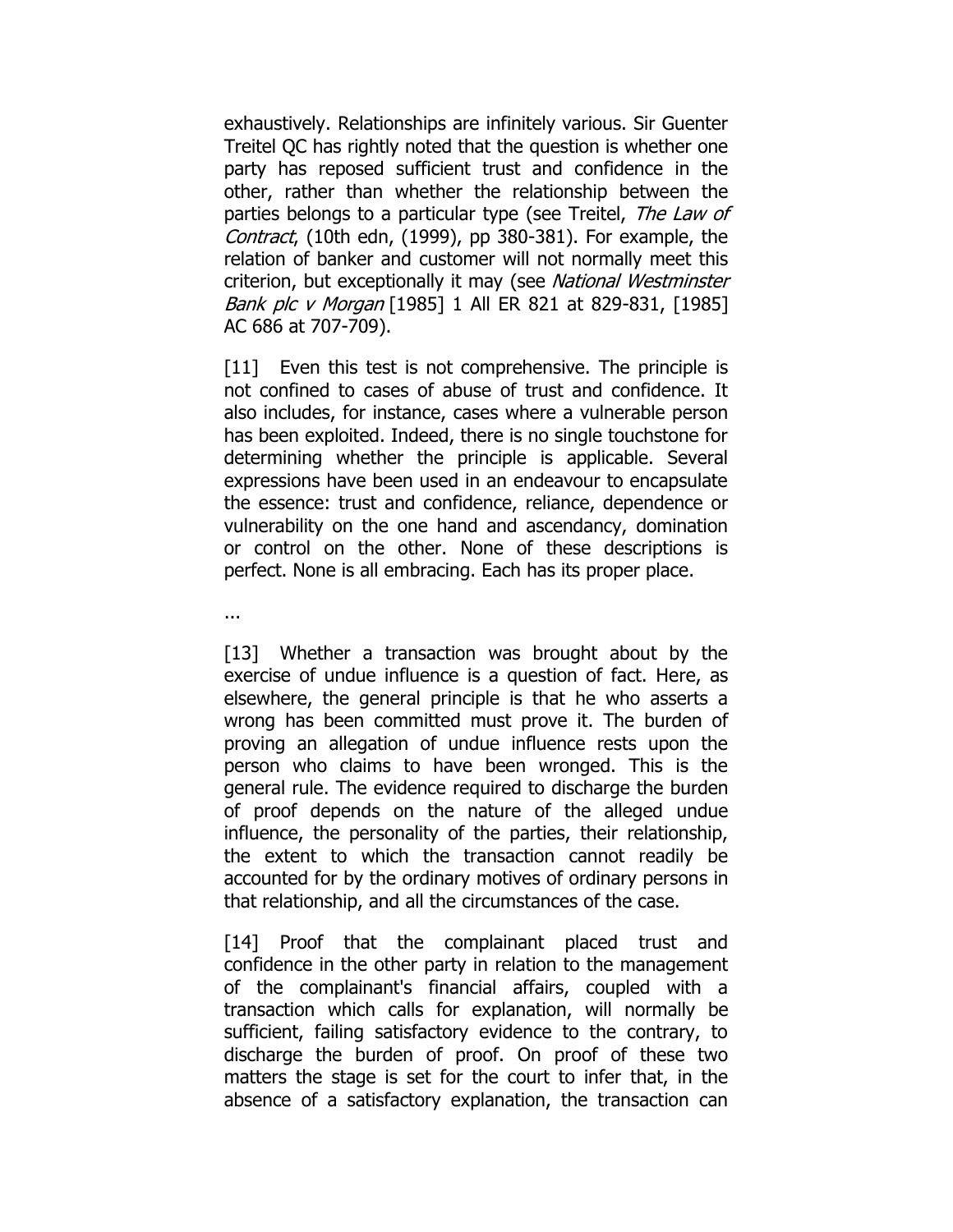only have been procured by undue influence. In other words, proof of these two facts is prima facie evidence that the defendant abused the influence he acquired in the parties' relationship. He preferred his own interests. He did not behave fairly to the other. So the evidential burden then shifts to him. It is for him to produce evidence to counter the inference which otherwise should be drawn."

[65] In the instant case, the evidence clearly supported the vulnerability of the respondent and the exploitation of that state of affairs. The parties were in a relationship in which the appellant appeared to have had some dominion or influence over the respondent as a result of which she was prepared to add his name to the certificate of title in respect of property which she had purchased solely, and for which she had received no financial or other contribution from the appellant in respect of its acquisition. The explanation given by the appellant that he had made equal contribution to the purchase of the property was not accepted by the judge. It certainly was not prima facie a transaction to her benefit. In my view, the evidence addressing the question as to whether the appellant"s threats and actions amount to undue influence and or duress is borderline. However, bearing in mind the manner in which I believe the instant case ought to be resolved on appeal, I do not think a definitive position on that argument needs to be made. This is so, particularly since neither undue influence nor duress had been particularised in the fixed date claim form and also since the appellant would not have been surprised that the respondent was saying, as stated in her affidavit, that his name had been placed on the certificate of title by threats or coercion. In fact, I am uncertain as to why the learned judge made reference to these principles,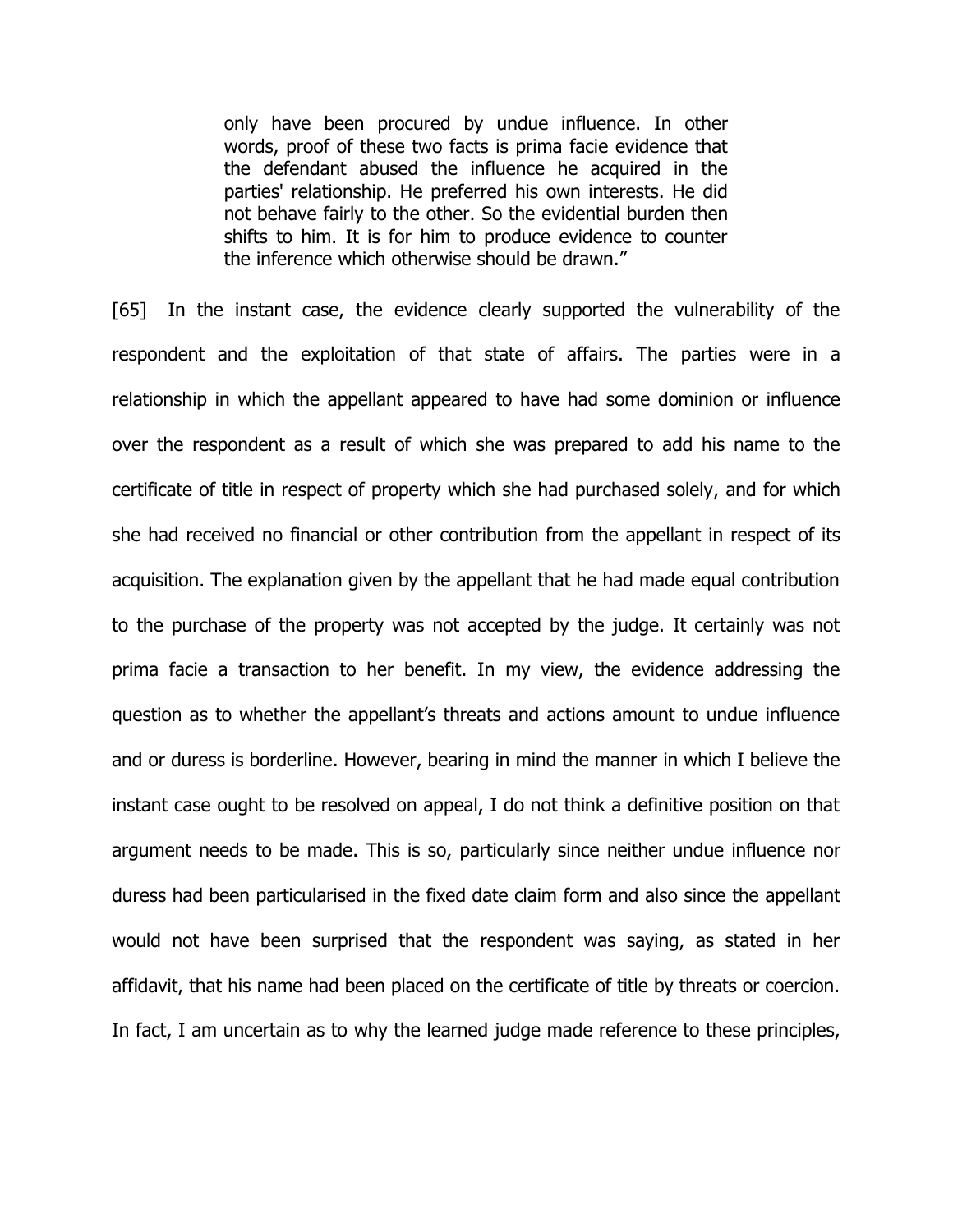as they did not form any significant part of the substantial issues between the parties in the proceedings before him.

[66] I accept, as concluded by the learned judge, that the subsequent endorsement on the title of the appellant and the respondent"s names as tenants in common by way of gift would not have placed the appellant in any better position than if the property had originally been purchased in both names with no contribution from him. It was incumbent on the court to examine the extent of the appellant"s beneficial interest in the property.

[67] On the evidence in this case, even if the transfer by the respondent to the appellant remained extant, the registration of their interest was as "tenants in common". There was no indication as to how the beneficial interest was to be shared by the parties. On the basis of all the authorities, the presumption would be that the interest would be shared equally. However, that presumption is rebuttable by evidence to the contrary, for example, "evidence of an agreement that the title was to be held in trust or to an examination of the contributions which each party made to the purchase of the house and to its upkeep and improvement during their relationship" (see Lord Hope in **Stack v Dowden** [2007] UKHL 17 at paragraph 8). One would also have to examine the general intention of the parties by the conduct of their affairs throughout the marriage with particular regard to this disputed property (see **Stack v Dowden** and **Abbott v Abbott** [2007] UKPC 53). It is of significance that in the notice and grounds of appeal, the order sought by the appellant is that R Anderson J"s order be varied so that the interest in the property between the respondent and the appellant be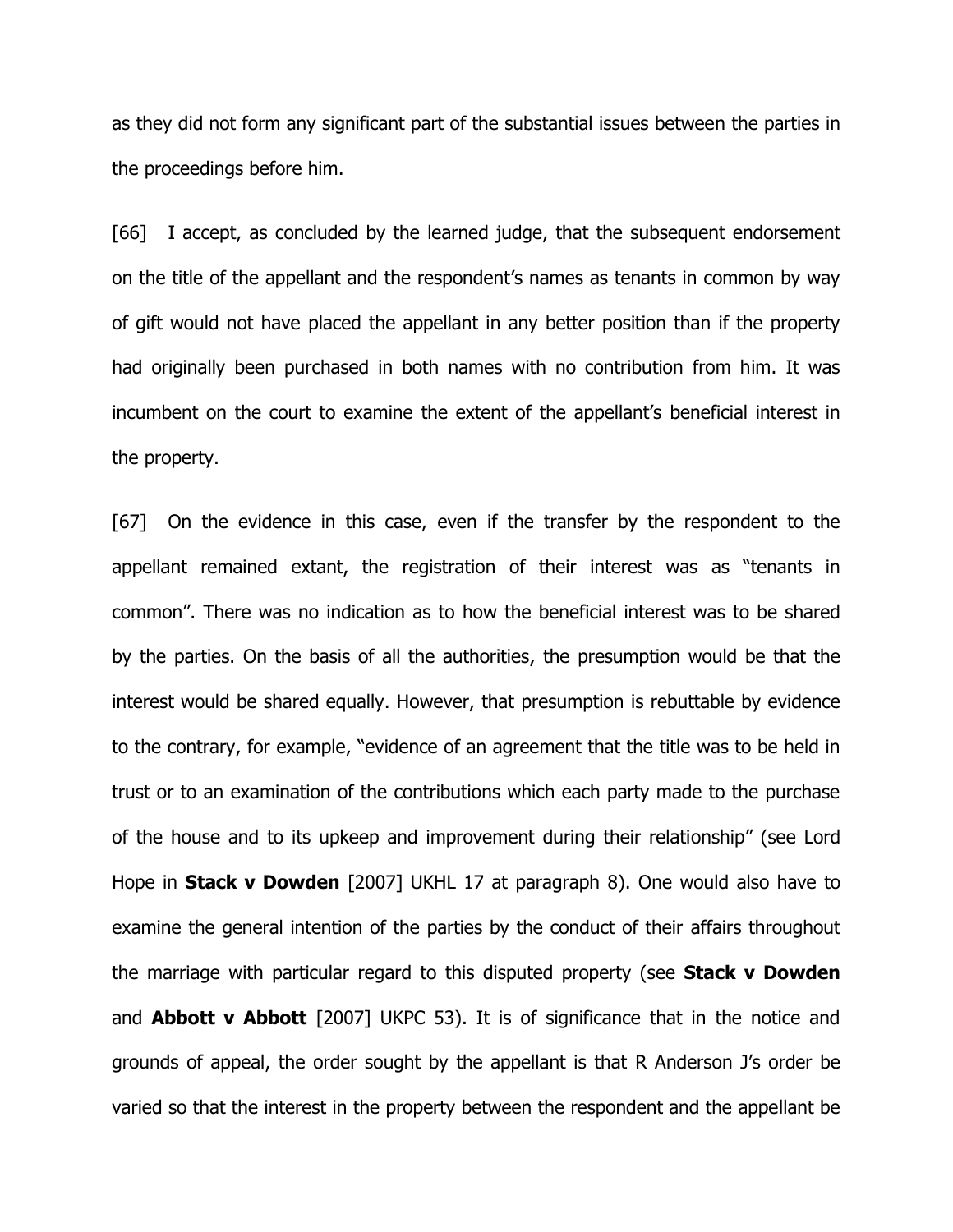in a ratio of 80% to 20% as opposed to a ratio of 95% to 5%, as ordered by the learned judge, although in his oral submissions before this court, he sought division of the property in a ratio of 50% to 50%.

[68] The learned judge having found that the appellant had made no financial or other contribution to the acquisition of the property it found it necessary to examine the evidence with regard to the contribution made by the parties to the construction of the home on the property. The learned judge found that the respondent had spent in excess of US\$160,000.00 and the appellant had spent US\$7000.00. The evidence that the appellant had spent between J\$30,000.00 or US\$50,000.00 had been rejected. In answering questions posed by the court to him during his testimony, the appellant stated that he did not know the cost of construction of the house and he had no reason for having not asked about the cost of the same. Indeed, he said that the idea that it may have been costing too much had not crossed his mind at all. In fact, he finally concluded that he had never obtained the total cost of the construction of the house. In my view, there was clearly sufficient evidence for the learned judge to conclude that his contribution was limited to US\$7000.00 and as a consequence, to assess his interest in the property at 5%.

[69] Examining the matter through the prism of section 14(2) of PROSA, would not have had any different result. This property, as indicated, was not the family home and therefore would have to have been dealt with as "other property". One would therefore have to review the factors set out in section 14(2) of PROSA which constitute contribution under PROSA. I have already dealt with the fact that the appellant had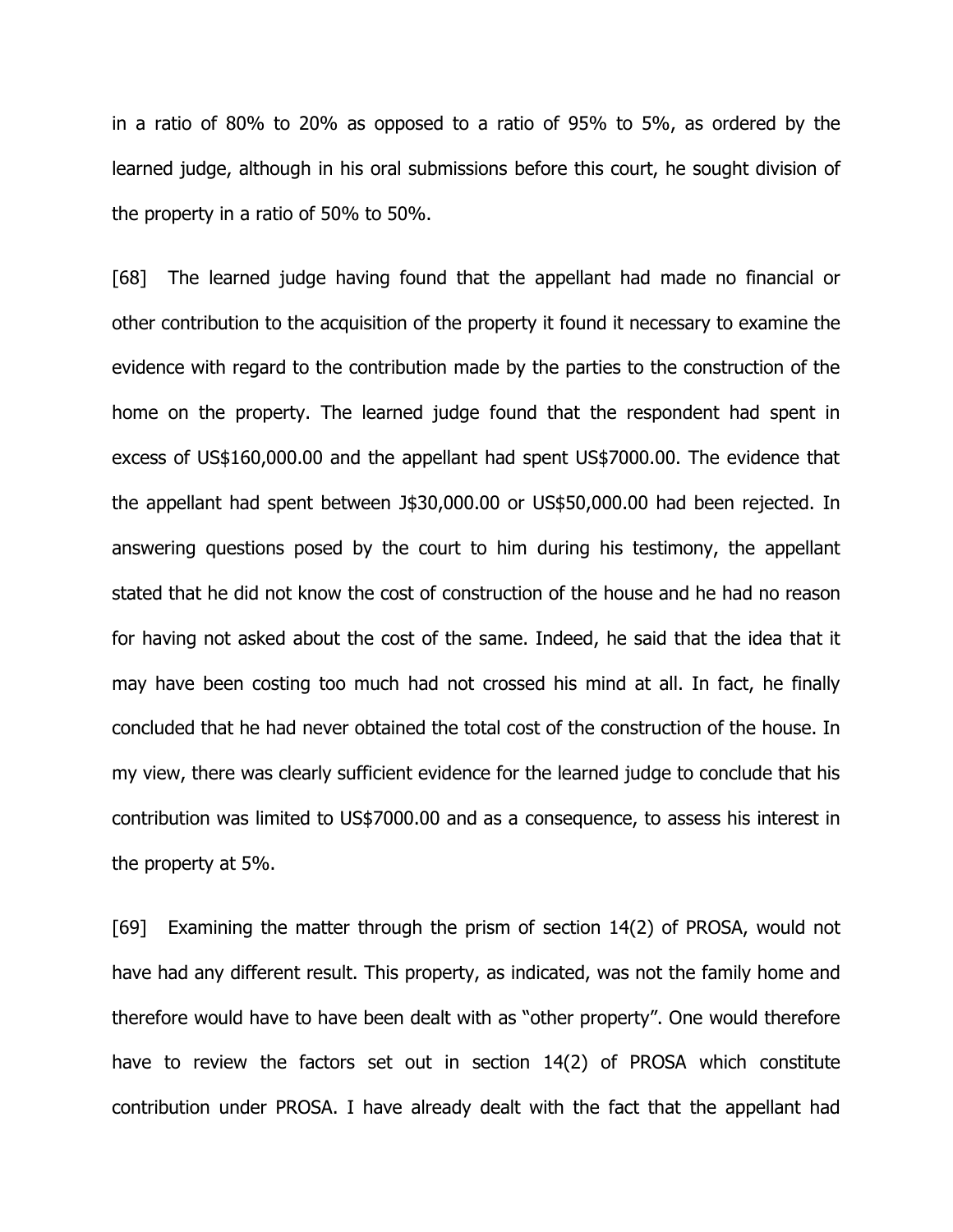made no contribution to the acquisition of the property and the court has found, based on credible evidence, that he had made a 5% per cent contribution to the improvement of the property through the construction of the house. The learned judge did not accept that there was any evidence indicating any other contribution by the appellant to the household or by way of the factors set out in section 14(2) of PROSA relevant to this matter. The amount of 5% contribution to the improvement of the property would therefore, in my view, be a proper assessment of the appellant"s interest in the property under PROSA. I do not see how that conclusion can be disturbed.

#### **Conclusion**

[70] The finding of the court that the appellant had made no contribution to the acquisition of the property was a matter of fact for the learned judge and there was evidence to support that finding. The learned judge found as a fact that there were threats issued by the appellant to the respondent. The appellant had not denied that allegation by the respondent and accepted that he had "raised hell" with her. There was evidence from which the learned judge could have found that the transfer had not been willingly done and would not have been done without the harassment of the respondent by the appellant.

[71] The learned judge correctly found that there was no consideration for the purported gift. The payment for the cost of transfer was not consideration moving from the appellant to the respondent for her benefit. There was no evidence to ground the contention that funds spent by the appellant on the refurbishment of the basement at Snyder Avenue, on the sale of Snyder Avenue, represented his contribution to the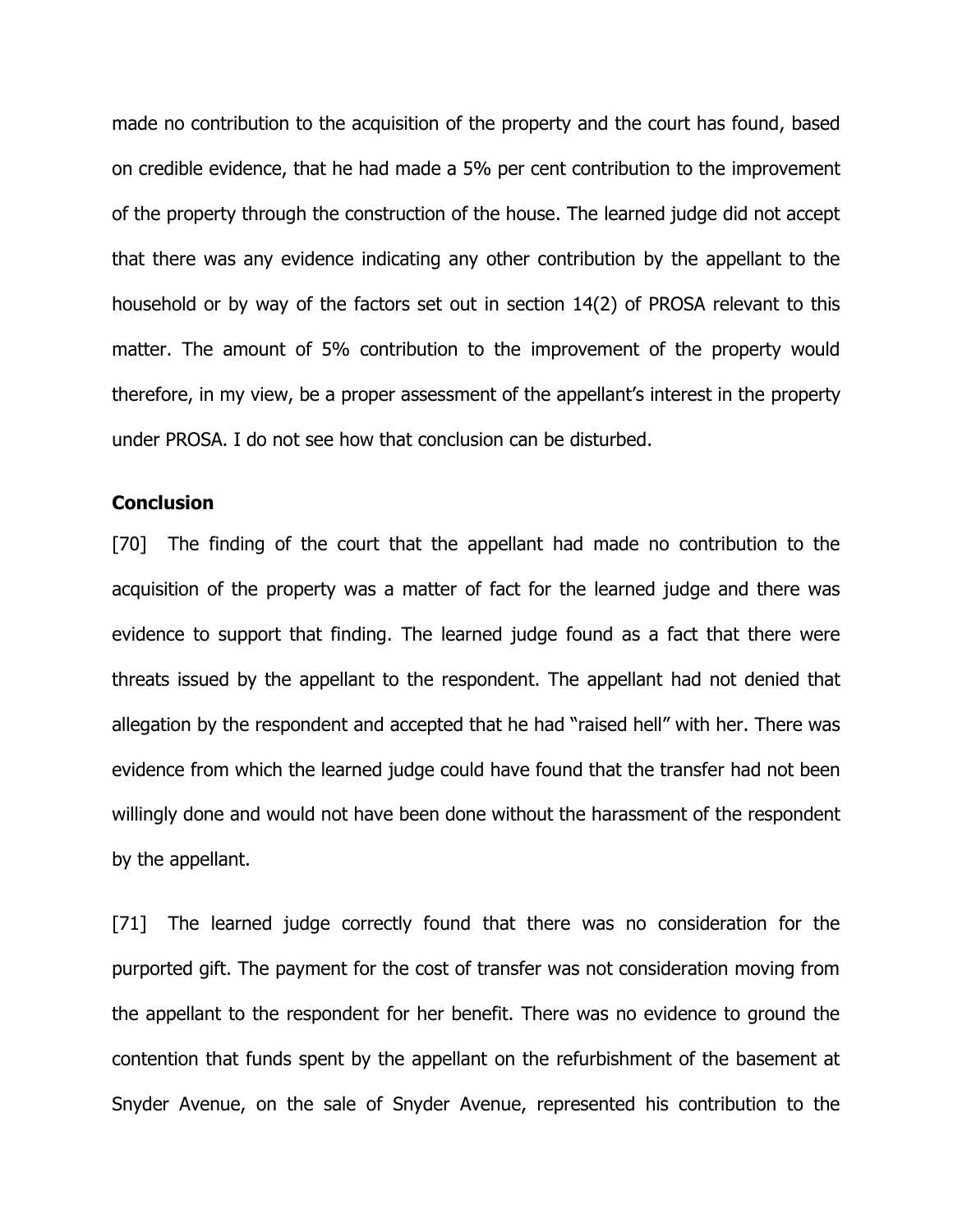construction of the house on the property. There was no evidence that the refurbishment of the Snyder Avenue basement to construct a restaurant and bar increased the value of Snyder Avenue and would therefore have increased the proceeds of sale. In any event, the evidence was that the appellant had reimbursed himself in respect of the funds he had used to refurbish the restaurant and bar at Snyder Avenue, which therefore negated any claim that those funds represented his contributions to construction of the house on the property. The appellant"s contribution to the property was therefore properly assessed at 5%.

[72] Ultimately, as stated in paragraph 37 of R Anderson J's judgment, and as set out in paragraph [36] herein, wherever there was a conflict in the evidence between appellant and the respondent the learned judge accepted the evidence of the respondent and rejected that of the appellant. In keeping with the principles set out in the Privy Council case of **Beacon Insurance Co Ltd v Maharaj Bookstore Ltd**, an appellate court should hesitate to interfere with the findings of fact of the trial judge when he has seen and heard the witnesses. Therefore, in the circumstances of this case I would not disturb his findings.

[73] I would dismiss the appeal and award costs to the respondent both here and in the court below, to be taxed if not agreed.

#### **McDONALD-BISHOP JA**

[74] I have read in draft the judgment of my sister Phillips JA and agree with her reasoning and conclusion. I have nothing further to add.